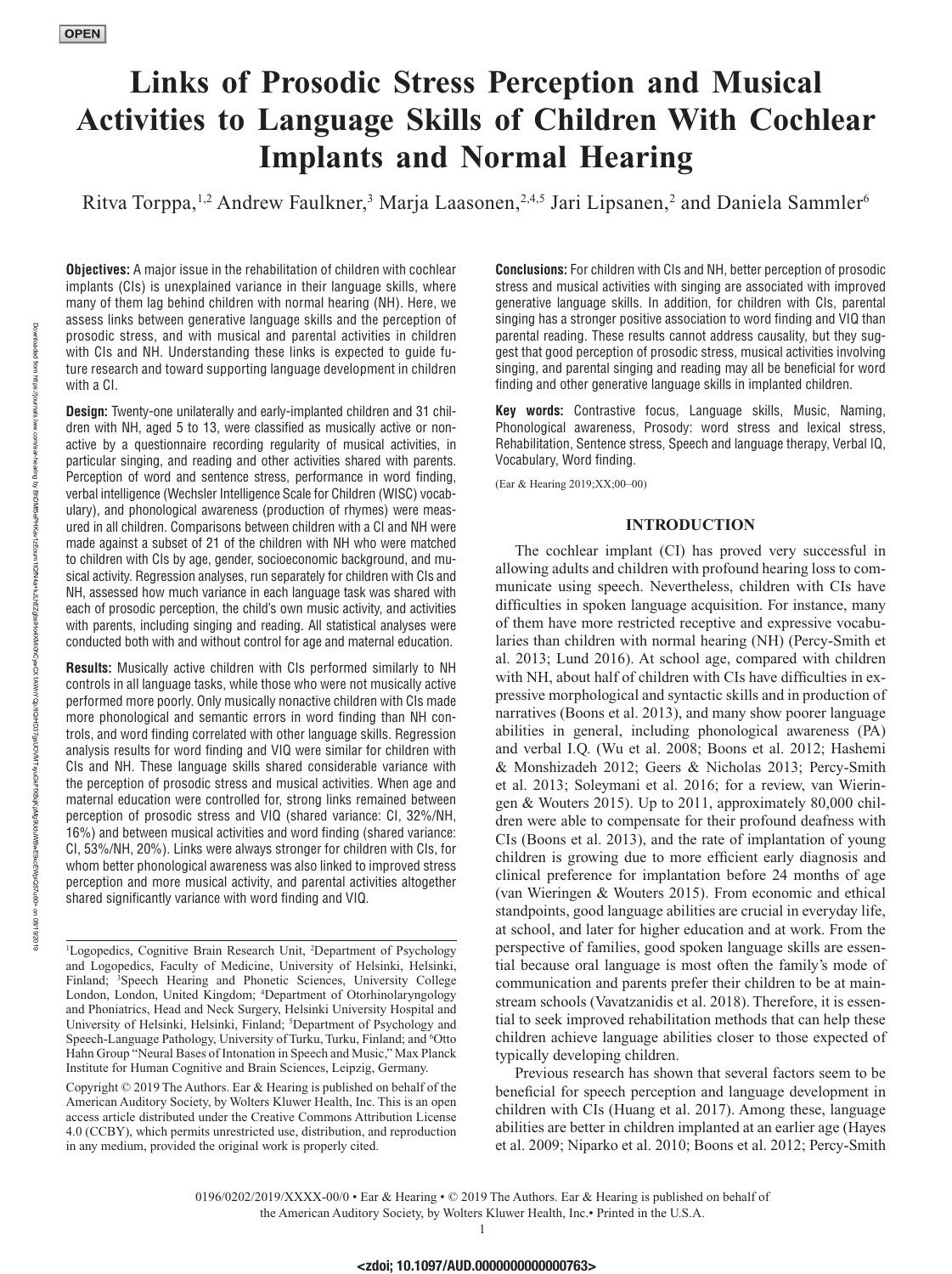et al. 2013). Language abilities are also better in children who show no behavioral problems or other disabilities (Boons et al. 2013) and some studies have found benefits of bilateral over unilateral implantation (Boons et al. 2013; Sarant et al. 2014). Higher levels of language skills have also been found for children whose mothers have received higher education (Sarant et al. 2014) and whose mothers use only speech rather than total communication with their children (Boons et al. 2012; Percy-Smith et al. 2013). Furthermore, several perceptual and cognitive skills are connected to language abilities in children with CIs, including auditory working memory capacity (Pisoni & Cleary 2003, Pisoni et al. 2011) and nonlinguistic cognitive ability (Sarant et al. 2014).

However, there is still unexplained variance in the language skills of children with CIs, despite early implantation, suggesting that there may be other important predictors (Boons et al. 2013; van Wieringen & Wouters 2015; Moberly et al. 2016). Finding those would guide us toward more effective language rehabilitation of children with CIs, and in consequence to better communicative skills, academic performance, and well being.

## **Potential Predictors of Language Skills**

Here, we introduce three potentially important predictors of language skills that have not as yet received much attention in studies of children with CIs: perception of prosodic stress, musical activities, and other activities undertaken with parents.

**Perception of Prosody: Word and Sentence Stress** • Prosody comprises the suprasegmental factors of intonation (the melody of speech) and rhythm. Intonation is conveyed by acoustic changes in pitch, while loudness, segment duration, and relative timing of segments represent speech rhythm. Prosody is multifunctional. It signals the emotional state of the speaker and also significant lexical, syntactic, and discourse structures of utterances (for a review, see Cole 2015). The ability to perceive the prosodic functions of sentence and word stress is thought to be particularly important for the development of spoken language.

Sentence stress (prosodic prominence) expresses the status of a word as new to the discourse (so-called broad or informational focus), or as having contrastive or narrow-scope focus (boy PAINTS a boat versus BOY paints a boat) (for a review, see Cole 2015). Parents typically speak to infants with an infantdirected style where they use much pitch variation, use high pitch and long segment durations, and in particular stress new or important words in sentences with these acoustic variations (Fernald 1991). This is thought to facilitate NH children's word learning by enhancing the recognition of new word forms and their phonological representations (the role of infant-directed speech in general: Thiessen et al. 2005; Singh et al. 2009; Estes & Hurley 2013; particularly sentence stress, Männel & Friederici 2013). Compared with sentences produced with adult-directed speech, infants with NH consistently learn word meanings from continuous speech, and from utterance of several clearly separated words, better when infant-directed style is used (Ma et al. 2011; Estes & Hurley 2013). Moreover, pitch variation in infant-directed speech and song aids the development of vowel categories and NH infants' perception of the phonetic content of speech (Trainor & Desjardins 2002; Lebedeva & Kuhl 2010). Furthermore, even adults with NH benefit from sentence stress in the learning of new words (Filippi et al. 2014)

and in sentence comprehension and recognition of phonemes (Cutler & Foss 1977).

Word stress (also called lexical stress) refers to the position of the strong stressed syllable of the word, which in English, as in Finnish (the native language of the children participating in the present study), is typically the first syllable of the word. English-speaking adults use strong syllables and word stress patterns to identify the beginnings of words in fluent speech (Cutler & Norris 1988; McQueen et al. 1994), and infants also do so (Morgan 1996; Echols et al. 1997; Curtin et al. 2005). Thus, the pattern of word stress is a cue for segmenting words from continuous speech (adults: Finnish and Dutch: Vroomen et al. 1998; British English: Mattys et al. 2005; children: Jusczyk et al. 1999; Mattys et al. 1999; Thiessen et al. 2005). Like sentence stress, the pattern of word stress (speech rhythm) aids the perception of phonemes, which is important for language learning (Mattys 1997; Bolger et al. 2014; Schön & Tillmann, 2015).

In line with the review earlier, access to word stress seems to be important for language acquisition. For instance, infants (aged 19 months) learn new word labels only if they are presented with word stress patterns familiar from their native language (Estes & Bowen 2013). For children with dyslexia and specific language impairment, sensitivity to word stress seems to be an important predictor of expressive and receptive language skills (for review, see Cumming et al. 2015). Further, there is direct evidence of beneficial effects of good perception of word stress for language skills: those children with NH who have better processing of word stress in infanthood show better word and sentence production and comprehension later in childhood (Friedrich et al. 2009), while better ability to segment fluent speech at infanthood is associated with better language abilities at age 4 to 6 years (Newman et al. 2006).

Unfortunately, CIs cannot convey pitch well, which is likely to be problematic for the perception of intonation. However, the perception of intensity change and duration cues, and hence of speech rhythm, is generally good. Poor perception of pitch in adults and children with CIs appears to be responsible for their typically poor perception and production of prosody, including word and sentence stress (Torppa et al. 2014a; Chatterjee et al. 2015; Holt et al. 2016; Huang et al. 2017; Pettinato et al. 2017, among others). However, it seems that some early-implanted children have rather good ability to distinguish word stress patterns in infancy (at behavioral level, Segal et al. 2016; based on event-related potentials, Vavatzanidis et al. 2016). Little is known about the links between perception of word or sentence stress and language skills in children with CIs. One exception is a study by Carter et al. (2002) who found that in 8- to 10-yearold children with CIs, the accuracy of production of imitated word stress patterns of nonsense words correlated significantly with performance in word identification (Lexical Neighborhood Test), with language measures assessing receptive vocabulary, morphology and syntax, and with the intelligibility of the speech they produced. These findings indicate that the ability to recognize and imitate stress patterns is related not only to the ability to identify and learn words but also to language skills in general.

Access to stress cues might be expected to have an even stronger impact on speech and language development for children with CIs than for children with NH. It is known that if the listener cannot hear the phonotactic or acoustic-phonetic cues properly, as is the case for children with CIs (Geers et al. 2003; Donaldson & Kreft 2006; Johnson & Goswami 2010; Moberly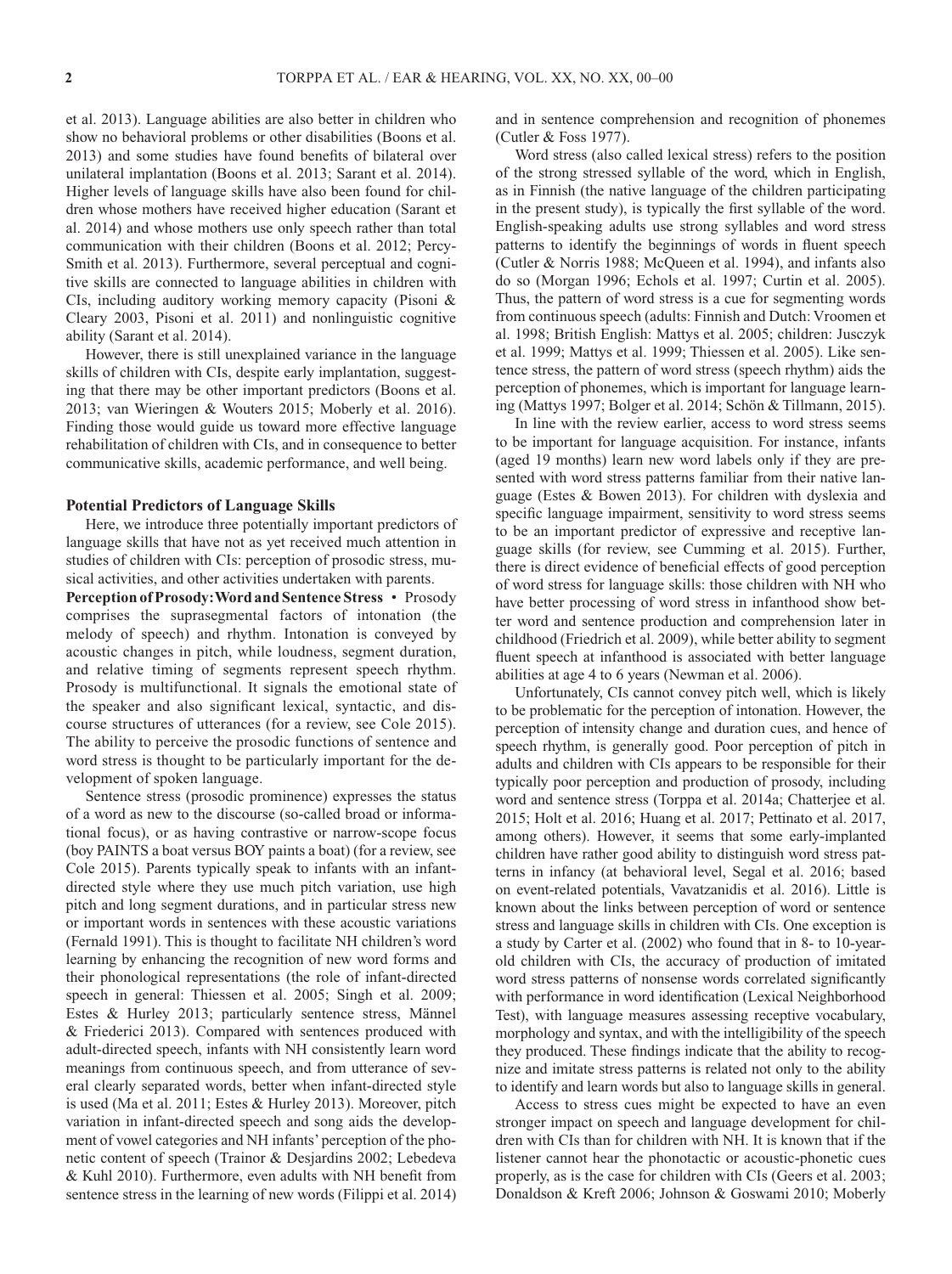et al. 2016; Soleymani et al. 2016), or if language skills are only emerging or restricted, as they are for many children with CIs, the stress cues override the other cues in segmentation of words (Mattys et al. 2005). Thus, the ability to perceive word and sentence stress may be a stronger predictor of language skills in children with CIs than in children with NH. This predictive value of stress perception is also potentially greater in children with CIs simply because of the much greater range of stress perception abilities.

**Musical Activities** • Previously, we found better development of phonological auditory working memory, perception of word/ sentence stress, and related auditory cues such as pitch and intensity in CI children who had participated from an early age in supervised singing and other musical activities compared with other children with CIs (Torppa et al. 2014a). While the musically nonactive children with CIs performed more poorly than NH control children, the musically active children with CIs performed similarly to NH controls in the perception of stress and underlying auditory cues. A controlled follow-up study in children with CIs has also shown that musical training enhances their perception of melodic contours, rhythm, and emotional prosody (Good et al. 2017), abilities which are likely to be related to the perception of prosodic stress (Hausen et al. 2013). Thus, if perception of stress is that important for language acquisition, children with CIs participating in musical activities with singing should have better language skills than other children with CIs.

There is plenty of evidence in NH children of links between musical training and language skills (for review, see Kraus & Chandrasekaran 2010). Musical training is associated with better preattentive processing of foreign language speech sounds (Intartaglia et al. 2017) and better word learning (Dittinger et al. 2017). There is also longitudinal evidence that musical activities benefit the perception of speech in background noise (Slater et al. 2015) and verbal memory (Ho et al. 2003). Randomized controlled trial (RCT) studies comparing musical training to training in arts or sport have shown that only musical training enhances reading skills and PA (sports versus music, PA, and reading, Degé & Schwarzer 2011; PA: Patscheke et al. 2016, 2018: painting versus music, PA, and reading, Flaugnacco et al. 2015; for a meta-analysis, see Gordon et al. 2015). Further, RCT studies have shown that musical training but not visual art training enhances phoneme and speech segmentation (François et al. 2013). Moreover, verbal intelligence (VIQ) and executive function are enhanced by music training but not by visual art training (Moreno et al. 2011; Jaschke et al. 2018) nor by dancing training, which does not involve singing or playing musical instruments (Linnavalli et al. 2018). The benefits of musical training seem to extend to the development of the brain (Hyde et al. 2009; for reviews, see Münte et al. 2002; Herholz & Zatorre 2012), for example, in increasing gray matter volume in areas involved in auditory processing (Schneider et al. 2002) and speech perception (Gaser & Schlaug 2003), and strengthening connectivity between frontal and auditory areas (Halwani et al. 2011; Dittinger et al. 2018; Oechslin et al. 2018). The connections between these areas are important for speech perception, auditory working memory (Ylinen et al. 2015), perception of prosody (Sammler et al. 2015, 2018), and thus for language learning. These findings suggest that supervised musical activities could also enhance a wide range of language skills in children with CIs (see also Moreno & Bidelman 2014, for a review).

The musical activities in the studies earlier included playing instruments and singing. It is important to note that new words are learned better when embedded in songs than when spoken (Wallace 1994; Tamminen et al. 2017). The slower word rate and use of repetition in song compared with speech is likely to afford more time to process words (Patel 2014). The regular rhythm of song can also be beneficial for the development of perception of speech and with this, for language learning (Cason & Schön 2012; Cason et al. 2015; children with CIs, Torppa et al. 2018). We also have found that compared with other children with CIs, those who sing at home regularly have earlier and stronger P3a brain responses reflecting stronger attention shift toward changes in sounds (Torppa et al. 2014b) and better perception of speech in noise, which is important for language learning in noisy environments such as daycare or school (Torppa et al. 2018). Because singing captures the attention of young children and is thought to be beneficial for language learning, singing is frequently used in speech and language therapy (Manolson 1992, pp. 87–102; Estabrooks 1994, pp. 81–86; Ronkainen 2011). In sum, there are several reasons to expect that singing would be more important than playing musical instruments for language development, and therefore the emphasis on the supervised musical activities of the children in the present study was on singing.

**Parental Activities** • Data from children with NH indicate children's school performance and social and intellectual development are superior when parents spend more time in activities with their children (Kalb & Van Ours 2014). More specifically, Sylva et al. (2004) asked how much time parents had spent with their children in reading, teaching songs and nursery rhymes, painting and drawing, playing with letters and numbers, visiting the library, teaching the alphabet and numbers. All these activities were associated with higher intellectual, social and behavioral scores, this effect being stronger than those of parental education and occupation (see also Melhuish et al. 2008). Maternal participation in intervention and educational programs has been found to result in improved language skills in children with CIs (Sarant et al. 2014). Thus, the time that parents spend with their children in general might be important for the development of wide range of skills of children.

Of parental activities, reading to the child seems to be particularly important. More parental reading has been consistently shown to be related to better language outcomes in children with NH (receptive and expressive vocabulary, meta-analysis by Mol & Bus 2011; expressive vocabulary and reading comprehension, Klein & Kogan 2013; receptive vocabulary: Kalb & Van Ours 2014). Consistently, the more parents read for children with CIs, the better are their language skills (Sarant et al. 2014).

Parents and early childhood teachers all over the world comfort and entertain babies by singing to them (Custodero 2006; Ilari et al. 2011) and, by doing so, support language development, strengthen social bonding, and promote musical development (Trehub & Trainor 1998; Costa-Trehub 2001; Giomi & Ilari 2014). Parental singing seems to promote language development and auditory processing as early as infanthood (Virtala & Partanen 2018). Furthermore, the more the parents sing for children with CIs, the better is their perception of word and sentence stress, and there is a similar but weaker connection in children with NH with perception of sentence stress (Torppa et al. 2010). Parental singing also leads to more singing of the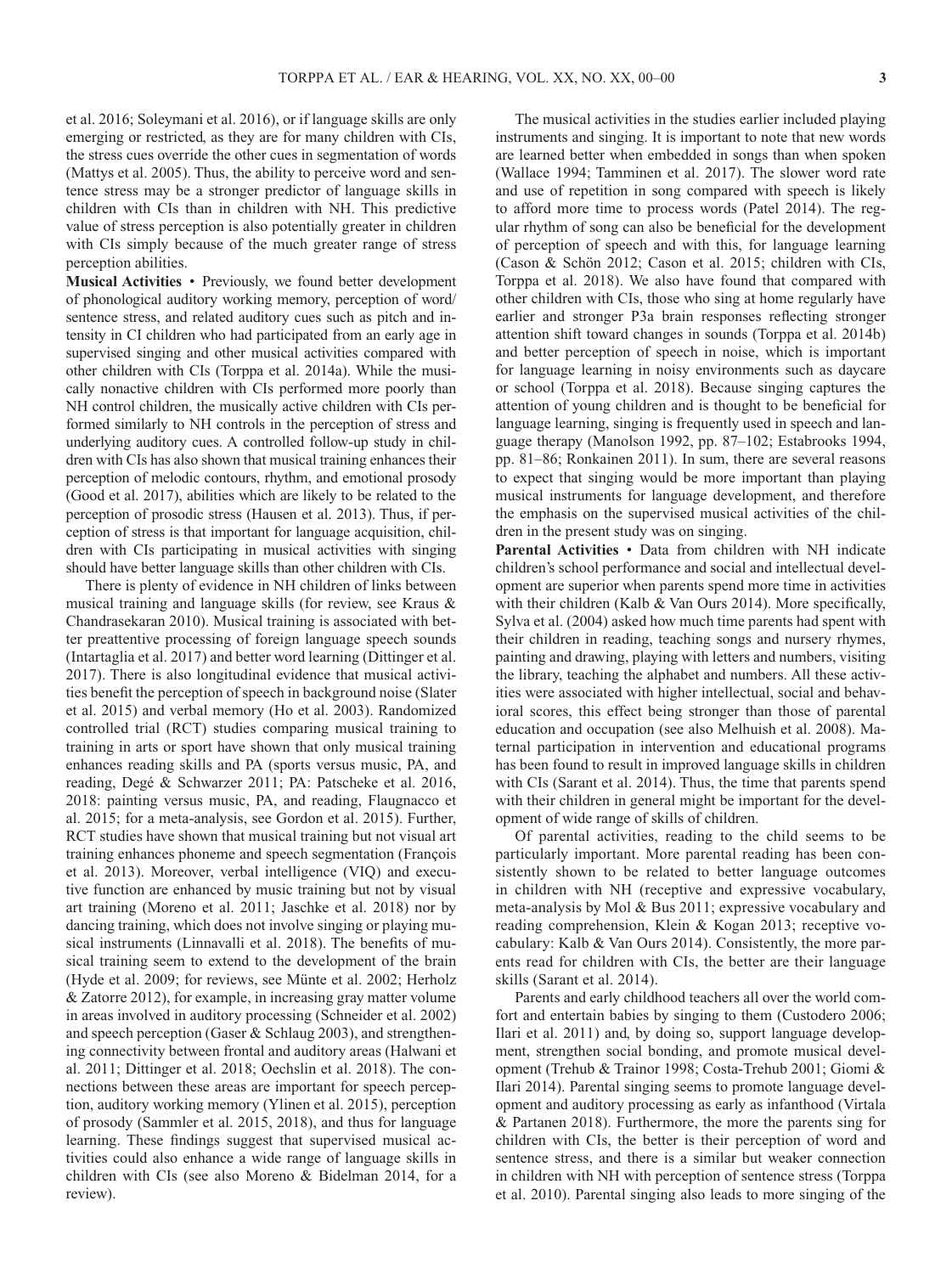children themselves, and may partially underlie the finding on improved perception of speech in noise in those children with CIs who sing regularly compared with other children with CIs (Torppa et al. 2018). Furthermore, pitch patterns in songs facilitate infants' recognition of phonetic content of speech (Lebedeva & Kuhl 2010). Thus, parental singing may be as important as singing in day-care or rehabilitation settings for the language acquisition of children with CIs and NH.

#### **The Present Study**

The main goal of the present study was to investigate to what extent three factors—perception of prosodic stress, the child's musical activities, and parental activities—may explain the variability in language outcomes in children with CIs and children with NH. Understanding the possible causes of variation would allow therapists to create the best possible circumstances for children with a CI to acquire oral language. Specific focus was on three generative language skills—word finding, verbal I.Q., and PA, where children with CIs in general are expected to perform more poorly than children with NH (verbal I.Q., see earlier, Hashemi & Monshizadeh 2012; Geers & Nicholas 2013; PA: see earlier, adults: Lyxell et al. 2009; Moberly et al. 2016; children: Pisoni et al. 2011; Ambrose et al. 2012; Nittrouer et al. 2012).

We were especially interested in word finding which has been little studied in children with CIs. It reflects speed and efficiency in finding verbal names for familiar concepts (Newman et al. 2018). Its assessment involves words expected to be in the child's receptive vocabulary. We use word finding constantly when we speak or write. Thus, deficits in word finding can lead to severe difficulties in generating narratives, expressing feelings, answering questions and in everyday communication, leading further to negative long-term effects on self-esteem, social development, educational attainment, and well being (Best 2005; Messer & Dockrell 2006; Newman et al. 2018). Previous results from tasks requiring efficient word finding (measures of verbal I.Q. and PA, production of rhymes, production of narratives, word fluency, see earlier; Löfkvist et al. 2012; Wechsler-Kashi et al. 2014) give reason to expect that children with CIs have difficulties in word finding.

Word finding has several stages: At first, the stimulus (a picture or a sentence) activates the conceptual network related to the target word. The conceptual structure activates a set of lexical, semantically related candidates (lemmas), and leads to the selection of the target lemma (the semantic meaning of a target word). In the next stage, the syllabic and phonemic features (morpho-phonological format) of the word are selected and activated at the lexeme level. Finally, the motor plan is created and forwarded to articulation processes to produce the target word (Levelt 1989; Newman & German 2002; German & Newman 2004; Messer & Dockrell 2006; Newman et al. 2018). Here, we classified word finding errors as phonological or semantic to assess the stage at which word finding difficulties arise. We expected that compared with children with NH, children with CIs will make more phonological and semantic errors due to difficulties in identifying the phonemic content of words as a consequence of their problems in hearing.

## **Hypotheses**

Based on the review earlier, we tested the following hypotheses: (1) Children with CIs perform more poorly than children with NH in generative language skills, i.e., word finding, VIQ, and PA. (2) Impaired hearing is associated with a higher rate of both phonological and semantic errors in word finding. (3) All three generative language skills share a significant amount of variance in CI and NH children with the following three factors: (a) Perception of prosody (perception of word and sentence stress; a stronger link is expected for children with CIs than children with NH); (b) Children's musical activities; (c) Parental activities.

## **MATERIALS AND METHODS**

## **Ethical Aspects**

Parents gave written informed consent before the experiment and the participants gave their consent orally after the nature of the experiment was explained to them. The study was carried out in accordance with the Declaration of Helsinki and all procedures were approved by the local ethical committees of the participating hospitals.

### **Questionnaires**

Information about musical and other activities was collected from questionnaires addressed to parents and to personnel in the daycare centers/schools 14 to 17 months before and also during the data collection period (Torppa et al. 2014a, b, 2018). In the questionnaires, we collected data on the type and regularity of informal musical activities of the children at home, and type, regularity and duration of formal musical activities of the children at daycare, school, music play school, etc. (e.g., music instrument or singing lessons, choir, music therapy etc.). See Torppa (Reference Note 3, Appendix 1) for the musical activity questions ([https://helda.helsinki.fi/bitstream/](https://helda.helsinki.fi/bitstream/handle/10138/157046/Pitch-re.pdf;sequence=1) [handle/10138/157046/Pitch-re.pdf;sequence=1\)](https://helda.helsinki.fi/bitstream/handle/10138/157046/Pitch-re.pdf;sequence=1).

Parents also indicated how often they (1) read, (2) sang, and (3) engaged in other activities such as sports or handicrafts with their child using Likert scales ( $0 =$  never up to  $5 =$  more than 3 to 4 times per week). Furthermore, parents indicated their level of education, their child's attendance in speech therapy, type of school education or daycare, and communication mode.

## **Participants**

**Children With CIs** • The 21 participating children with unilateral CIs (9 male, 12 female) were aged 5 to 13 years when language skills and perception of prosodic stress were tested. All of them also participated in the study by Torppa et al. 2012, 2014a, b; Torppa, Reference Note 3), and the data for the present study were collected at the second time point of the studies by Torppa et al. 2014a, b; Torppa (Reference Note 3). They were native speakers of Finnish, and used primarily oral communication. According to the parents' answers in a background questionnaire, on average, the children signed less than once per week and their parents signed once per week. The children were in mainstream school or daycare and received standard speech and language therapy. The details of the participants are presented in Appendix A (supplementary material, Supplemental Digital Content 1, [http://links.lww.com/EANDH/A566\)](http://links.lww.com/EANDH/A566). The details of CI devices, aided thresholds, and dynamic ranges of the CI devices as fitted are shown in Torppa et al. (2012). Inclusion criteria were: early implant activation (before 3 years 1 month), no diagnosed additional developmental or linguistic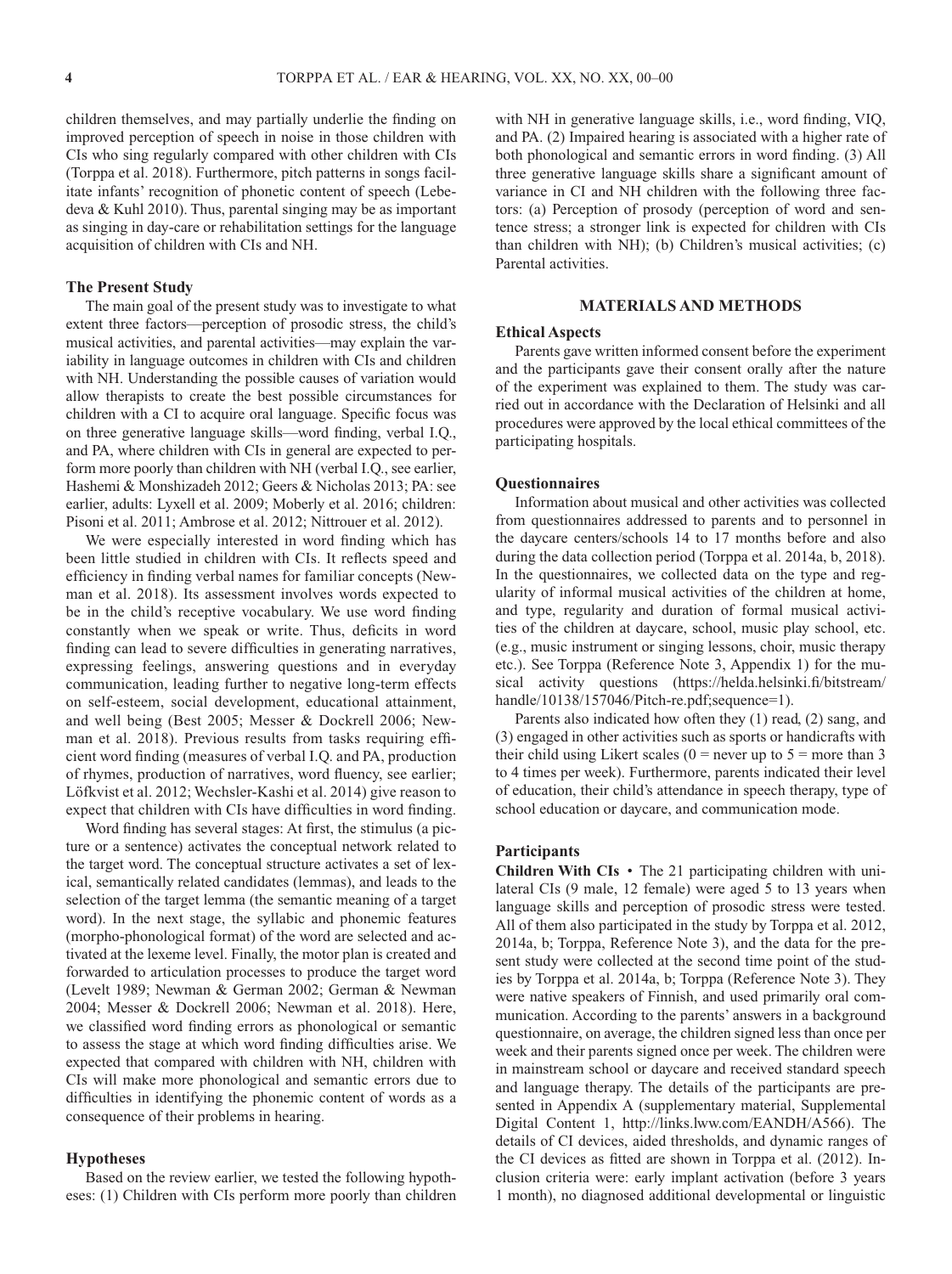problems, and more than seven CI electrodes in use. All children had full insertion of the electrode array. Their thresholds of unaided hearing in the nonimplanted ear were too high to allow them to detect the free-field stimuli used in the present study without the CI.

To study whether supervised musical activities predicted language skills, we categorized the CI children as musically active or nonactive using reports from the parental questionnaires (Torppa et al. 2014a). Children were considered musically active when the following criteria were met: participation in music or dance for more than 1 year, and engagement in musical activities involving singing. Eight children with CIs fulfilled these criteria and were hence called CIm children. The other CI children (CIn children, n = 13) engaged in nonmusical activities 1 to 2 times a week, which matched the frequency of musical activities in the CIm children. Analysis of variance (ANOVA) and analysis of covariances (ANCOVAs) (age controlled) showed that CIm and CIn children did not differ in age, duration of implant use, age at switch-on, aided thresholds, dynamic range of fittings, or nonverbal intelligence (block design subtest of Wechsler Intelligence Scale for Children (WISC)-IV, Wechsler 2010). Chi-square tests confirmed that they did not differ in gender, coding strategy, or device type (MED-EL, Cochlear) (Torppa et al. 2014a; Torppa, Reference Note 3). Maternal education was higher in CIm children (Fisher exact test, two-sided  $p = 0.008$ ), and they engaged more in informal musical activities at home than CIn children (Torppa et al. 2014a; Torppa, Reference Note 3). For example, parents of CIm children sang more often for their children than parents of CIn children (ANCOVA, age controlled,  $F_{1,18} = 9.93$ ,  $p = 0.006$ ). **Children With NH** • The 31 NH children (14 male, 17 female) were aged 5 to 13 years when language skills and perception of prosodic stress were tested. They were all native speakers of Finnish. None had any diagnosed developmental or linguistic problems and all had NH, as confirmed by child welfare clinics. The details of the participants are presented in Appendix A.

For studying the possible predictors of language skills, we included all NH children in the analysis, and designated them the  $NH<sub>all</sub>$  group. Children in the  $NH<sub>all</sub>$  group were also categorized as musically active (NHm,  $n = 16$ ) or minimally/nonactive (NHn,  $n = 15$ ) based on parental questionnaires, and were matched on the group level by age and gender (Appendix A).

Musically active children had been undergoing weekly individual or group music training such as music play school (Linnavalli et al. 2018), Lindfors Foundation speech-music groups or school classes with an emphasis on music for a minimum of 12 consecutive months in the case of preschoolers or 3 years for school-aged children older than 7 years. These criteria are similar to those used by Strait et al. (2012, 2014), and for the school-aged children with NH, were more strict than the criteria for children with CIs. As shown in Appendix A the duration of musical activities was longer for the NHm children (and thus for the  $NH_{all}$  group) than for the CIm children and the CI group. Few Finnish children with CIs are able to attend long-term music activities because the criteria for acceptance to affordable state-supported music education are based on tasks where good pitch perception is required. Therefore, it was impossible to use the same criteria for CIm versus CIn classification as for NHm versus NHn classification. Although the style of training varied across musically active children (Appendix A), all training included singing and all but 2 children were attending training at the time of testing. These children had discontinued

musical training just before the present study began. Eight NHn children had received some short term music instruction (Appendix A). In general, NHn children participated in activities other than music 1 to 2 times a week. Maternal education was slightly higher in NHm children (Fisher exact test, two-sided  $p = 0.066$ ) and they engaged in more musical activity at home (Torppa et al. 2014a; Torppa, Reference Note 3) than NHn children (ANCOVA, age controlled,  $F_{1,28} = 7.18$ ,  $p = 0.012$ ), although these activities did not include more parental singing.

Because the musically active NHm children and  $NH<sub>all</sub>$  group were more involved in musical activities than the CIm children and CI group, a subset of 21 NH children were selected as individual matches to the CI children, based on musical activity, age, and gender. This matched group is termed the NH<sub>control</sub> group, and marked as Con in Appendix A. They participated in the studies by Torppa et al. (2012, 2014a, b; Torppa, Reference Note 3) and the data for the present study were collected at the second time point of the studies by Torppa et al. (2014a, b), Torppa (Reference Note 3). The data from the rest of the NH children was not used in the previous studies.

#### **General Procedure**

Every child took part in two test sessions in which tests were administered in random order. One session, lasting about 1hr, included the WISC-IV Vocabulary subtest as a measure of VIQ, and the block design subtest as a measure of nonverbal or performance intelligence quotient (PIQ) (Wechsler 2010). The other session, lasting around 2hr (with breaks, juice, and biscuits), included assessment of verbal working memory using forward digit span (Illinois Test of Psycholinguistic Abilities [ITPA]; Kirk et al., Reference Note 1), perception of word and sentence stress, and production of rhymes. It further included the Word Finding test (Tuovinen et al. 2007) for all children with NH and 15 children with CIs. Word finding abilities of the remaining 6 children with CIs were tested on another day in the CI clinic.

Word finding, VIQ, PIQ, and forward digit span measures were made in a quiet test room. For these tasks, live voice stimuli and instructions were presented close (approximately 100cm) to the children, and face-to-face to allow lipreading. Perception of prosodic stress was assessed in an audiometry room for all children with CIs and those children with NH who could travel to the laboratory. The remaining NH children were tested in a quiet room at their home, where the experimenter ensured that the room acoustics were suitable and the environment was sufficiently quiet. For perception of prosodic stress, sounds were delivered through two-powered loudspeakers (Edirol MA-15D) placed at a 45° angle to each side of the subject, and 70 cm from the ear. Sounds were presented at a fixed and comfortable level (60 dBA for all children with NH and 70 dBA for the CI group) as measured from the ear cantus. In the CI group, the everyday settings of the CI were used, with program, volume, and sensitivity level adjusted to the clinically recommended values. Because it was expected that not all of these young participants would be able to control the computer mouse accurately, the experimenter registered the answers.

# **Experimental Details and Tests**

**Word Finding Test** • In the standardized Word Finding test (Tuovinen et al. 2007), children were asked to name pictures presented on a computer screen, including nouns (e.g., "beard"),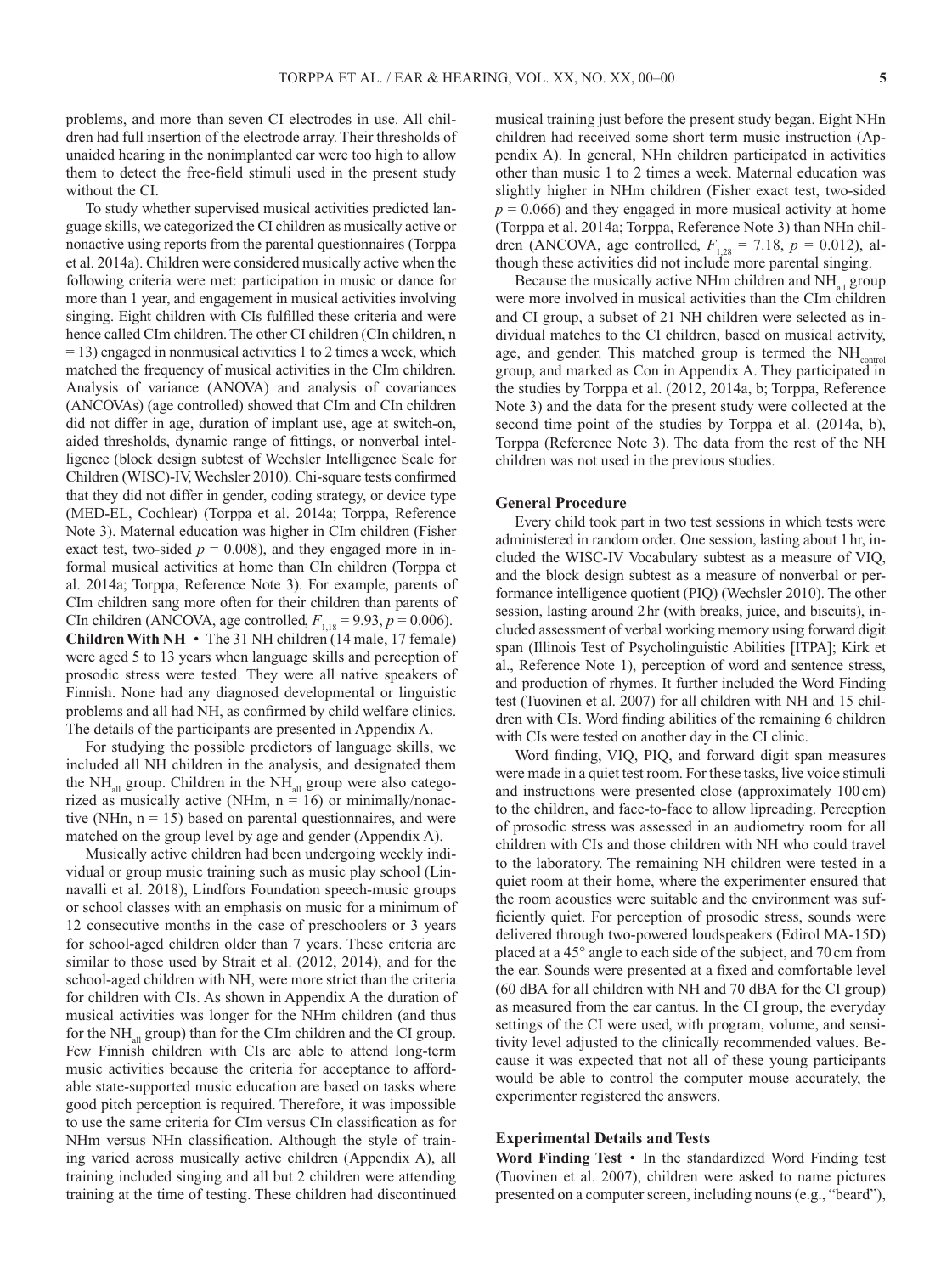verbs (e.g., "juggling"), and category words (e.g., "fruit" for pictured apples, grapes, and bananas). They were also asked to complete the final word in spoken sentences (e.g., On your cake you blow out your birthday—"candles"). All items are of high familiarity and expected to be in the receptive vocabulary of all the children. The test included 36 picture and 4 sentence trials for children aged 4 to 7 years; 70 picture and 12 sentence trials for children aged 8 years and older. Two timing sounds were presented 4 and 11sec after onset of the picture or after the sentence items had been spoken by the experimenter. Any response after 11 sec was discarded. Naming errors were classified as semantic or phonological according to the test manual. Mispronounced phonemes were not counted as phonological errors if they were consistently mispronounced by the child and if the target word was intelligible (see e.g., Wechsler-Kashi et al. 2014 for a similar procedure in a word fluency task). One 5-year-old child with CI misarticulated such a high number of phonemes that classification of phonological errors was dropped. If the child could not name the word, his/her understanding of the concept was tested (in 26 NH and 15 CI children). Misunderstanding of concepts was rare; 1.02% in NH and 2.85% in CI children. On this basis, it was concluded that in both groups, the test measured word finding skills rather than vocabulary.

**WISC-IV Vocabulary Subtest** • In the standardized vocabulary subtest of the WISC-IV (Wechsler 2010), children orally defined words uttered by the examiner, without time restriction. There are 35 items that the child has to produce or describe. The first four items are supported by a picture to be named and the remaining words, without pictorial support, ranging from concrete and frequent (e.g., sock) to rare and abstract (e.g., democracy).

**PA Test** • The PA test required production of real words rhyming (onset rhyme) with words spoken by the experimenter (10 items), without time restrictions. For example, tell me a real word rhyming with "kukka" (flower), the right answer being "sukka" (sock) (Mäkinen 2003) (for similar tasks in children with NH, see Bradley & Bryant 1983; in children with CIs, Wachtlin et al. 2017).

**Prosodic Word and Sentence Stress** • Two computer-based tests were developed based on English materials by O'Halpin (Reference Note 2) (these tasks have been used in Torppa et al. 2010, 2014a, and Torppa, Reference Note 3). In both tests, children were presented with auditory stimuli that varied either in word or sentence stress. Stimuli were recorded in a sound studio from four speakers: an adult male, an adult female, a female child of 7 years, and a female child of 10 years. The words in the spoken utterances were same for each stress position; however, the speakers varied the stress position in compound words/phrases and three-word utterances. The first author chose the stimuli from several recorded alternatives to ensure that the stress patterns were audible. In the word stress task, children were asked to point to a picture corresponding to the compound word or phrase they had heard. In Finnish as in British English, the stress placement changes the meaning and the alternatives were shown pictorially. Thus the children pointed to picture representing "KISsankello" (a flower) or "KISsan KELlo" (an important bell) (English translation /BLUebell/ or /BLUe BEll/; two-alternative forced-choice task; see also Vogel & Raimy 2002; Hausen et al. 2013). In the sentence stress task, children heard sentences with three content words, one of which was prosodically stressed, e.g., "POIKA maalaa veneen" versus "Poika MAALAA veneen" versus "Poika maalaa VENEEN" (translated as /The BOY paints the boat/ versus /The boy PAINTS the boat/, versus /The boy paints the BOAT/, see also Wells et al. 2004). The task of the children was to point to the picture representing "the most important word" in the utterance (threealternative forced-choice task). Each test included 48 items, but the word stress task was reduced to 36 items for children younger than 6 years (the utterances of the 10-year-old child were not used, see Torppa et al. 2014a). Before testing, children were familiarized with the tasks and pictures by the parents, who received the materials in advance. Parents kept a simple diary to confirm that they had practiced the vocabulary beforehand. Before testing, the experimenter checked the child's understanding of the task and the materials. One repetition of each spoken stimulus was allowed.

Preliminary age-controlled partial correlation analyses showed that scores in the word and sentence stress tasks correlated significantly with each other, both in the CI and  $NH_{all}$ group (CI:  $r_p = 0.712$ ,  $p < 0.001$ ; NH<sub>all</sub>:  $r_p = 0.674$ ,  $p < 0.001$ ), allowing us to combine these scores into a single measure. This entailed a *z*-transformation of the scores for each task separately to normalize the proportion correct scores. Then, *z* scores of the word and sentence stress task were averaged for each participant to form a composite score of prosodic stress perception that was used in all further statistical analyses.

**WISC-IV Block Design Subtest** • In the block design subtest of the WISC-IV (Wechsler 2010), a measure for PIQ, children reproduced abstract geometric patterns using colored plastic cubes.

**ITPA Forward Digit Span Subtest** • The forward digit span was measured following the ITPA (Kirk et al., Reference Note 1). Children repeated increasingly long series of spoken digitals in the original order.

#### **Statistical Analyses**

Before running the statistical analyses testing the hypotheses, we inspected the musical activities of the participants. The NH<sub>all</sub> group had more experience of musical activities than the CI group, the duration of musical training was longer for the  $NH<sub>all</sub>$  group, and only they attended school music classes with very intensive musical activities. Thus, it was not possible to use the same criteria to group NH children and those with CIs on this basis. This led to two decisions. First, for comparing children with CIs to NH children (hypotheses 1 and 2), we used the  $NH<sub>control</sub>$  group, who were individually matched to the CI children with respect to music activity. Second, we ran separate analyses for the CI group and the  $NH_{all}$  group to test predictors of language skills (hypothesis 3). While this precluded tests of interactions with group, it made the interpretation of the analyses much simpler with respect to our hypotheses.

Because the groups are relatively small, it was necessary to limit the number of predictors in the regression models to obtain sufficient power. In so doing, we ran correlation analyses to assess the need to include factors which are often connected to language skills, that is, age, maternal education, nonverbal intelligence, and auditory working memory. The results are displayed in Appendix B (supplementary material, Supplemental Digital Content 2, [http://links.lww.com/EANDH/A567\)](http://links.lww.com/EANDH/A567). For the  $NH_{\alpha}$  group, significant correlations were found between age and PA, and between age and several predictors. There were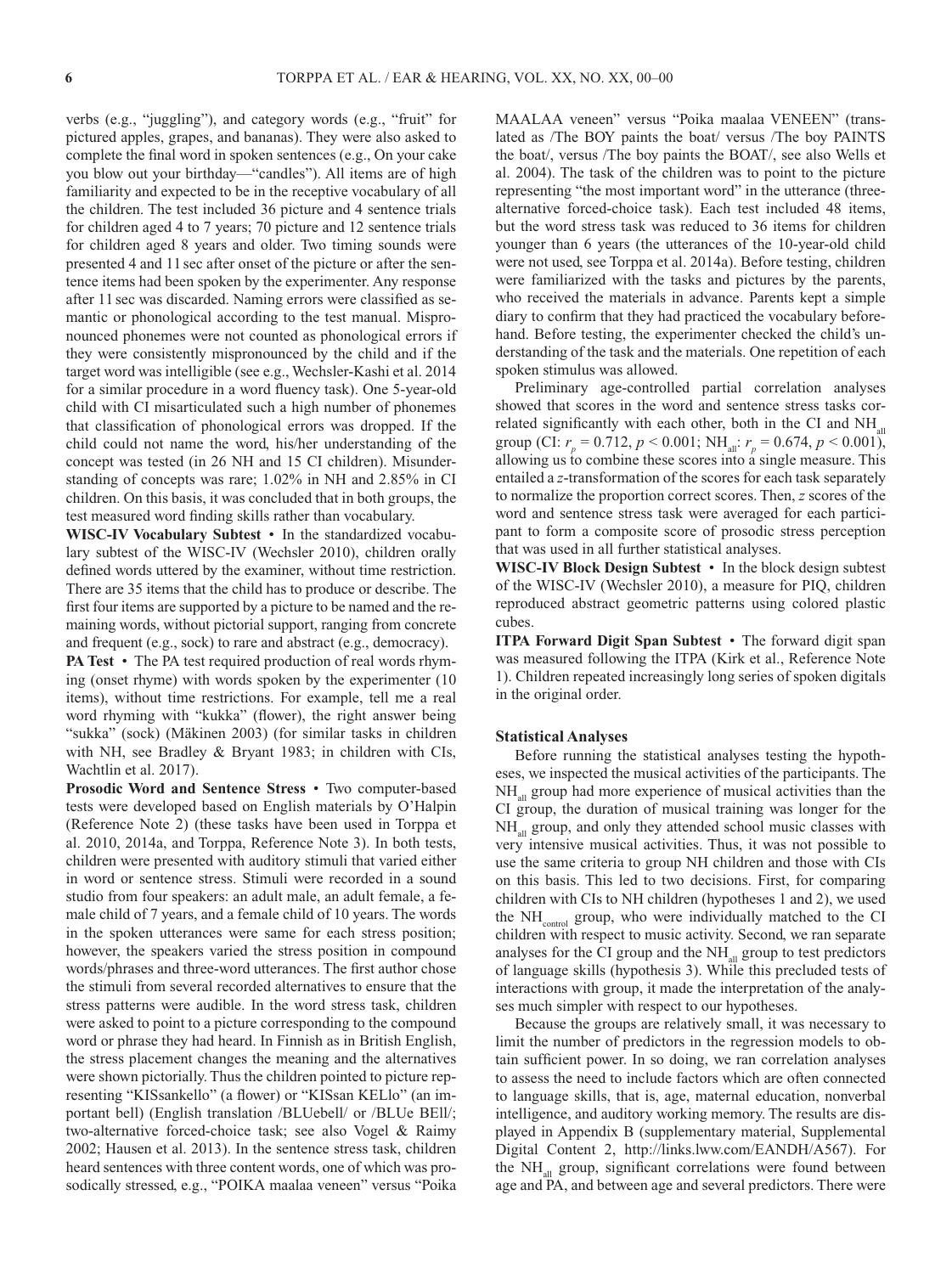

Fig. 1. Performance of the NH<sub>control</sub> group (NHcon) compared with the CI group as a whole (CI<sub>al</sub>), and the CI subgroups of musically nonactive children with CIs (CIn) and musically active children with CIs (CIm) in word finding (standardized scores), VIQ, PA, and perception of prosodic stress. The error bars in this and later figures show ±1 SE of the mean. % indicates percent correct; CI, cochlear implant; NH, normal hearing; PA, phonological awareness; std, standardized scores; VIQ, verbal intelligence quotient.

no significant correlations with age in the CI group. Maternal education correlated significantly with VIQ ( $NH_{all}$  group) and musical activities in both groups, with parental reading in the NH<sub>all</sub> group, and with musical activities in the CI group. Nonverbal intelligence (PIQ) correlated significantly only with parental singing and only in the  $NH<sub>all</sub>$  group. Auditory working memory (digit span) correlated significantly and positively with PA (NH $_{all}$  group), age (NH $_{all}$  group), perception of prosody (both groups) and musical activity (CI group), and negatively with other activities than singing and reading with parents (CI group). Thus, we considered it most important that our main analyses controlled for maternal education and age.

To avoid multicollinearity in regression models for hypothesis 3, we inspected Pearson correlations between perception of prosody, musical activities, and parental activities. For the CI group, it was found that musical activities correlated strongly with perception of stress (prosody) ( $p = 0.003$ ) and parental singing  $(p = 0.002)$ . These factors were thus examined in separate regression analyses.

In the final statistical analyses, to test group differences (hypotheses 1 and 2), ANOVAs were run comparing the performance of the NH<sub>control</sub> group against the CI group as a whole and the CIm and the CIn groups. In addition, ANCOVAs were performed with age and maternal education as covariates. Dependent variables were, for hypothesis 1, the standardized scores for the word finding test and VIQ and % correct scores for PA (production of rhymes), and for hypothesis 2, the number of semantic or phonological errors.

To test links between generative language skills and perception of prosody, musical activities and parental activities, linear regression analyses were run separately for the CI and  $NH<sub>all</sub>$  groups and separately for each three language measures and each three predictors. The standardized scores for each individual in the Word Finding test, the WISC-IV Vocabulary subtest (verbal I.Q.), and the % correct scores for production of rhymes (PA) were used as dependent variables, and the three predictors were tested in separate regression models. According to SPSS regression diagnostics, the statistical assumptions were not violated in any of the models.

To test the role of age and maternal education in the regression analyses, both age and maternal education were entered as covariates. These were the first two factors entered, followed by the predictor(s). In general, the  $R^2$  change was inspected to find the variance explained by the predictor(s) only. In addition, *B* was inspected to determine the direction of the connections and individual contribution of parental singing, reading, and other activities to explaining the dependent variables.

Regression analyses were corrected with false discovery rate correction for multiple comparisons, to avoid type 1 errors (Benjamini & Yekutieli 2001). This was preferred over Bonferroni correction which is very conservative. The critical level for significance was otherwise 0.05 and all statistical analyses were carried out with IBM SPSS 24 software.

## **RESULTS**

# **Comparing Language Skills and Perception of Prosody of CI Groups Against Matched NH Controls**

Figure 1 depicts the performance of the CI group as a whole, and the CIm and CIn groups, compared with the matched NH<sub>con-</sub>  $_{\text{trol}}$  group (see hypotheses 1 and 2), in the three generative language tasks and in the perception of prosodic stress.

ANOVAs showed that children with CIs performed more poorly than matched controls in word finding and VIQ (word finding,  $F_{1,39} = 5.32$ ,  $p = 0.026$ ; VIQ,  $F_{1,40} = 12.10$ ,  $p = 0.001$ ), while the difference between groups did not reach significance

TABLE 1. The error types in the word finding task for NH<sub>control</sub> group (NH control), CI group (CI), and musically nonactive and active **children with CIs (CIn and CIm children)**

|           | <b>NH Control</b> |      | $\sim$<br>U |       | Cln  |       | CIm  |      |
|-----------|-------------------|------|-------------|-------|------|-------|------|------|
|           | Phon              | Sem  | Phon        | Sem   | Phon | Sem   | Phon | Sem  |
| N         |                   | 21   | $19*$       | 20    |      |       | 12   | 12   |
| Min       |                   |      |             |       |      |       |      |      |
| Max       |                   |      |             | 25    |      | 25    |      |      |
| Mean      | 0.05              | 7.55 | 1.32        | 10.55 | 1.92 | 13.50 | 0.29 | 6.13 |
| <b>SD</b> | 0.22              | 4.35 | . . 57      | 6.80  | 1.00 | 6.79  | 0.49 | 3.98 |

*\*The phonological errors of one 5-yr-old CIm child were not estimated due to misarticulations.*

*CI, cochlear implant; N, number of children who participated in the task; phon, number of phonological errors; sem, number of semantic errors.*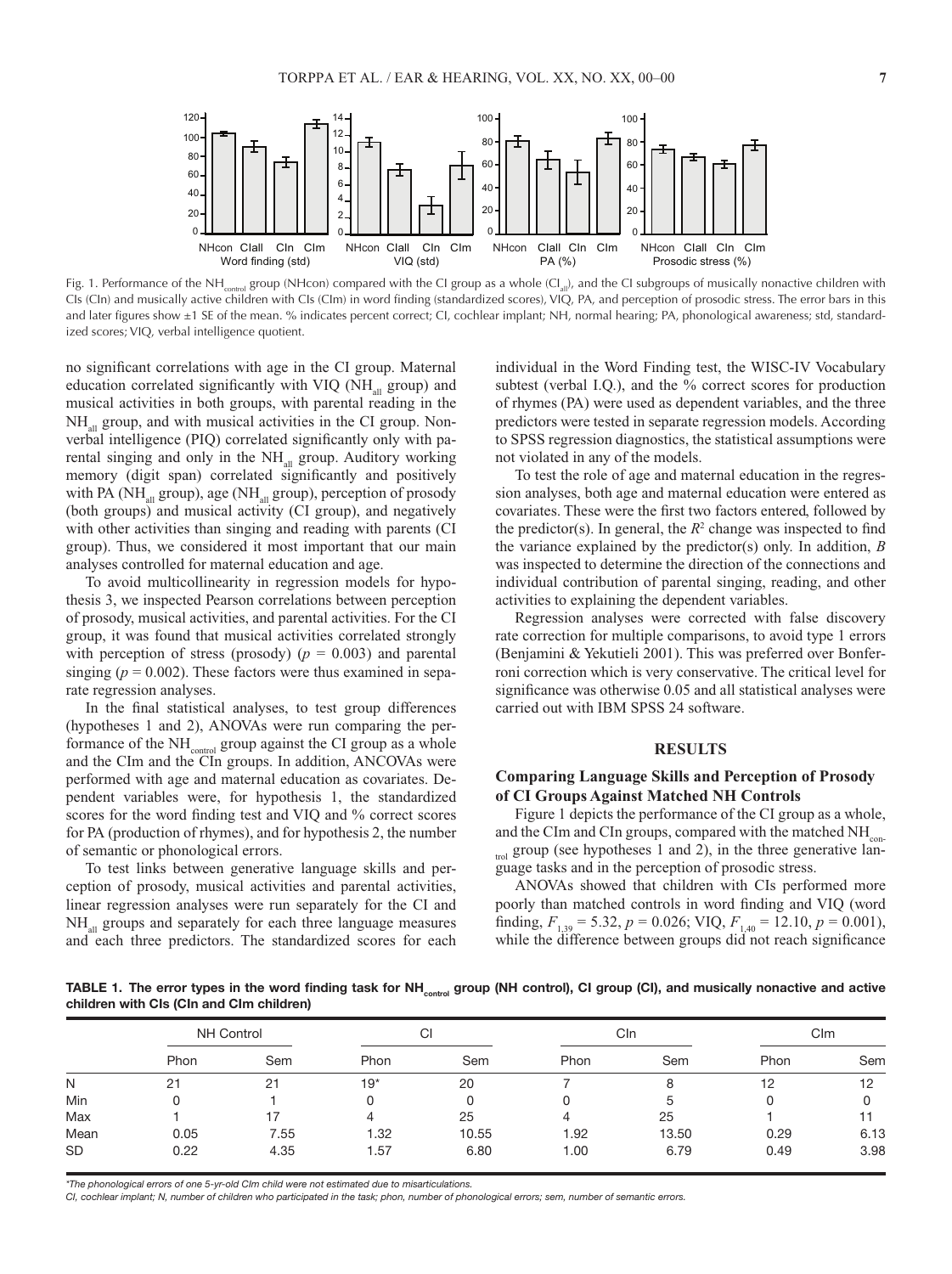|          |          | <b>Word Finding</b> |       |            |          | <b>VIQ</b> |       |          |          | <b>PA</b> |       |          |  |
|----------|----------|---------------------|-------|------------|----------|------------|-------|----------|----------|-----------|-------|----------|--|
|          | B        | $p R^2/B$           | $R^2$ | p Model    | B        | $p R^2/B$  | $R^2$ | p Model  | B        | $p R^2/B$ | $R^2$ | p Model  |  |
| Model 1  |          |                     |       |            |          |            |       |          |          |           |       |          |  |
| Prosody  | 0.562    | 0.010               | 0.315 | $0.010*$   | 0.475    | 0.030      | 0.225 | $0.030*$ | 0.546    | 0.016     | 0.298 | $0.016*$ |  |
| Music    | 0.790    | < 0.001             | 0.625 | $< 0.001*$ | 0.510    | 0.018      | 0.260 | $0.018*$ | 0.443    | 0.058     | 0.196 | 0.058    |  |
| Parental |          | 0.001               | 0.612 | $0.001*$   |          | 0.013      | 0.458 | $0.013*$ |          | 0.411     | 0.170 | 0.411    |  |
| Reading  | 0.430    | 0.019               |       |            | 0.247    | 0.217      |       |          | 0.282    | 0.321     |       |          |  |
| Singing  | 0.580    | 0.002               |       |            | 0.586    | 0.006      |       |          | 0.167    | 0.551     |       |          |  |
| Other    | $-0.220$ | 0.191               |       |            | $-0.234$ | 0.231      |       |          | $-0.253$ | 0.314     |       |          |  |
| Model 2  |          |                     |       |            |          |            |       |          |          |           |       |          |  |
| Prosody  | 0.589    | 0.011               | 0.323 | 0.036      | 0.595    | 0.006      | 0.317 | $0.010*$ | 0.534    | 0.032     | 0.276 | 0.140    |  |
| Music    | 0.808    | < 0.001             | 0.527 | $0.002*$   | 0.479    | 0.049      | 0.180 | 0.061    | 0.637    | 0.017     | 0.330 | 0.083    |  |
| Parental |          | 0.022               | 0.458 | 0.038      |          | 0.132      | 0.263 | 0.108    |          | 0.168     | 0.320 | 0.311    |  |
| Reading  | 0.430    | 0.061               |       |            | 0.148    | 0.521      |       |          | 0.549    | 0.102     |       |          |  |
| Singing  | 0.617    | 0.009               |       |            | 0.508    | 0.036      |       |          | 0.240    | 0.425     |       |          |  |
| Other    | $-0.227$ | 0.263               |       |            | $-0.254$ | 0.252      |       |          | $-0.202$ | 0.421     |       |          |  |

**TABLE 2. Results of regression analyses for the CI group**

Separate analyses were run with prosody, music and parental activities as predictors. Model 1: no covariates. Model 2: age and maternal education treated as covariates. R<sup>2</sup> = R<sup>2</sup> change (i.e., variance explained by the predictor(s)). B = standardized coefficients. p R<sup>2</sup>/B = the significance of the R<sup>2</sup> change, and in the parental model, also the significance of B. p Model = the significance *of the regression model. Bold font denotes significant explanation of variance in the respective language task.*

*\*The model was significant after false discovery rate correction for multiple comparisons (Benjamini & Yekutieli 2001).*

*CI, cochlear implant; music, musically active (CIm) vs. nonactive (CIn) children; parental, parental activities; prosody, prosodic stress perception.*

for PA ( $F_{1,37}$  = 3.35,  $p = 0.075$ ), or for perception of prosodic stress ( $F_{1,40} = 2.05$ ,  $p = 0.160$ ). When age and maternal education was controlled in ANCOVAs, only the difference in VIQ between CI and NH<sub>control</sub> groups remained significant (word finding,  $F_{1,36} = 3.30, p = 0.078$ ; VIQ,  $F_{1,37} = 8.86, p = 0.005$ ; PA,  $F_{1,34} = 3.27, p = 0.080$ ; prosodic stress,  $F_{1,37} = 1.50, p = 0.229$ ).

In line with hypothesis 1 and Figure 1, the language skill and prosodic stress perception deficits were evident only in the children with CIs who were not musically active. ANOVAs (statistics given first) and ANCOVAs (with age and maternal education as covariate, statistics given after those for the ANOVA) showed that the performance of CIm children exceeded that of the  $NH<sub>o</sub>$ trol group in word finding  $(F_{1,27} = 4.97, p = 0.034; F_{1,26} = 4.97,$  $p = 0.035$ , while performance between these two groups did not differ in VIQ ( $F_{1,28} = 2.43$ ,  $p = 0.130$ ;  $F_{1,26} = 2.71$ ,  $p = 0.112$ ), in PA  $(F_{1,25} = 0.72, p = 0.791, \eta_p^2 = 0.047; F_{1,23} = 1.13, p = 0.298, \eta_p^2 =$ 

|  |  | TABLE 3. Results of regression analyses for the NH <sub>all</sub> group |  |  |  |  |
|--|--|-------------------------------------------------------------------------|--|--|--|--|
|--|--|-------------------------------------------------------------------------|--|--|--|--|

0.003), or in perception of prosodic stress  $(F_{1,27} = 0.48, p = 0.496;$  $F_{1,25} = 3.54, p = 0.072$ . However, CI children who were not musically active (CIn) performed more poorly than  $NH_{\text{controls}}$  in all tasks (word finding:  $F_{1,31} = 36.88$ ,  $p < 0.001$ ;  $F_{1,28} = 27.54$ ,  $p < 0.001$ ; VIQ: *F*1,32 = 22.56, *p* < 0.001; *F*1,29 = 14.57, *p* = 0.001; PA: *F*1,30 = 7.05,  $p = 0.013$ ,  $\eta_p^2 = 0.190$ ;  $F_{1,27} = 13.89$ ,  $p = 0.001$ ,  $\eta_p^2 = 0.340$ ; prosodic stress:  $F'_{1,32} = 6.93$ ,  $p = 0.013$ ;  $F_{1,29} = 12.74$ ,  $p = 0.001$ ).

In contrast with our hypothesis 2, as shown in Table 1, the CI group made more phonological errors in word finding (based on raw scores) than their controls  $(F_{1,37} = 23.05, p \le 0.001; F_{1,34}$  $= 19.79, p \le 0.001$ , while no group differences were found for semantic errors ( $p = 0.105$ ;,  $p = 0.122$ ). Because the results earlier indicated that only musically nonactive children with CIs had word finding problems, we also compared the errors of CIn and CIm children to the NH<sub>control</sub> group (Table 1). The CIn group made more semantic and phonological errors than the  $NH<sub>control</sub>$ 

|          | <b>Word Finding</b> |           |       |          | <b>VIQ</b> |           |       |          | <b>PA</b> |           |       |          |
|----------|---------------------|-----------|-------|----------|------------|-----------|-------|----------|-----------|-----------|-------|----------|
|          | B                   | $p R^2/B$ | $R^2$ | p Model  | B          | $p R^2/B$ | $R^2$ | p Model  | B         | $p R^2/B$ | $R^2$ | p Model  |
| Model 1  |                     |           |       |          |            |           |       |          |           |           |       |          |
| Prosody  | 0.413               | 0.021     | 0.171 | $0.021*$ | 0.428      | 0.016     | 0.183 | $0.016*$ | 0.441     | 0.015     | 0.195 | $0.015*$ |
| Music    | 0.513               | 0.003     | 0.263 | $0.003*$ | 0.419      | 0.019     | 0.176 | $0.019*$ | 0.200     | 0.289     | 0.040 | 0.289    |
| Parental |                     | 0.051     | 0.344 | 0.051    |            | 0.220     | 0.213 | 0.220    |           | 0.613     | 0.098 | 0.613    |
| Reading  | $-0.234$            | 0.334     |       |          | 0.166      | 0.529     |       |          | 0.012     | 0.967     |       |          |
| Singing  | 0.499               | 0.042     |       |          | 0.333      | 0.199     |       |          | $-0.208$  | 0.458     |       |          |
| Other    | $-0.521$            | 0.045     |       |          | $-0.557$   | 0.050     |       |          | $-0.161$  | 0.601     |       |          |
| Model 2  |                     |           |       |          |            |           |       |          |           |           |       |          |
| Prosody  | 0.352               | 0.144     | 0.065 | 0.071    | 0.549      | 0.012     | 0.158 | $0.002*$ | 0.104     | 0.624     | 0.006 | $0.018*$ |
| Music    | 0.492               | 0.007     | 0.201 | $0.006*$ | 0.268      | 0.135     | 0.060 | $0.015*$ | 0.248     | 0.166     | 0.050 | $0.008*$ |
| Parental |                     | 0.237     | 0.179 | 0.129    |            | 0.735     | 0.052 | 0.173    |           | 0.818     | 0.045 | 0.377    |
| Reading  | $-0.119$            | 0.665     |       |          | 0.201      | 0.477     |       |          | 0.179     | 0.564     |       |          |
| Singing  | 0.522               | 0.066     |       |          | 0.165      | 0.551     |       |          | $-0.212$  | 0.486     |       |          |
| Other    | $-0.406$            | 0.177     |       |          | $-0.279$   | 0.358     |       |          | 0.133     | 0.698     |       |          |

Separate analyses were run with prosody, music, and parental activities as predictors.  $R^2 = R^2$  change (i.e., variance explained by the predictor(s)). B = standardized coefficients. p R<sup>2</sup>/B = the *significance of the R2 change, and in the parental model, also the significance of B. p Model = the significance of the regression model. Bold font denotes significant explanation of variance in the respective language task. \*The model was significant after false discovery rate correction for multiple comparisons (Benjamini & Yekutieli 2001).*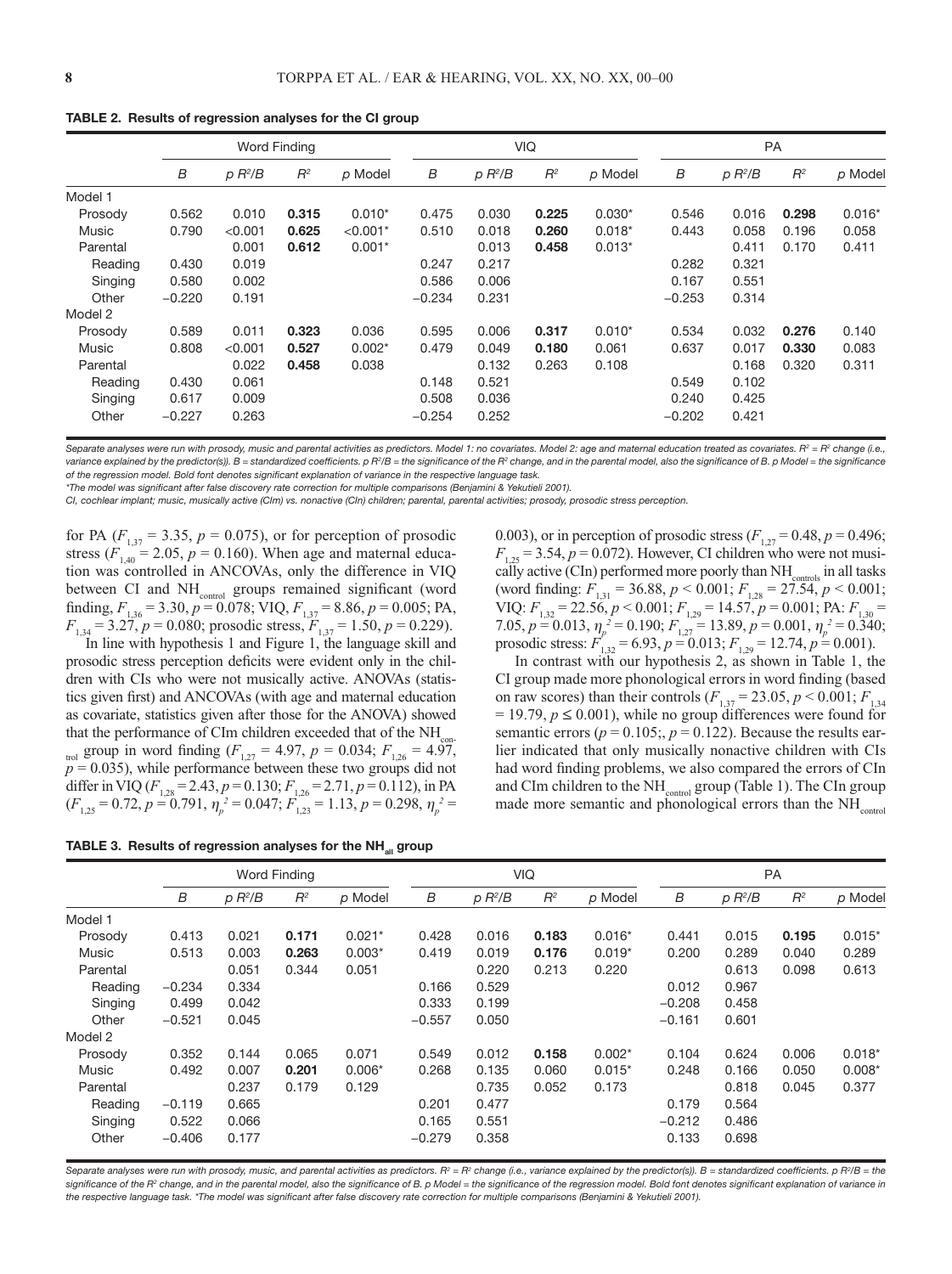

Fig. 2. Significant connections between perception of prosodic stress and generative language skills found in the regression analyses without control for age and maternal education. The left three panels refer to children with CIs; the right three panels refer to the NH<sub>all</sub> group. % indicates percent correct; CI, cochlear implant; NH, normal hearing; PA, phonological awareness; std, standardized scores; VIQ, verbal intelligence quotient.

group (semantic,  $F_{1,30} = 9.20$ ,  $p = 0.005$ ;  $F_{1,27} = 9.63$ ,  $p = 0.004$ : phonological,  $F_{1,28} = 15.67, p \le 0.001; F_{1,27} = 48.45, p \le 0.001$ while the differences between the CIm and  $NH_{\text{control}}$  groups were not significant for semantic errors (ANOVA:  $p = 0.430$ , ANCOVA:  $p = 0.549$ ) or for phonological errors in the ANOVA  $(p = 0.174)$ , although the ANCOVA indicated more phonological errors in the CIm children  $(F_{1,23} = 4.44, p = 0.046)$ .

# **Predicting Generative Language Skills in Children With CIs and NH**

Tables 2 and 3 give an overview of links between the predictor variables (prosodic stress perception, musical and parental activities) and language skills in the CI and  $NH<sub>all</sub>$  group (see hypothesis 3). Musical activity was coded as binary predictor variable (8 CIm, 16 NHm, 13 CIn and 15 NHn children; see Materials and Methods and Appendix A).

#### **Predictor 1: Prosodic Stress Perception**

Results are shown in Figure 2 and Table 2 for the CI group and Figure 2 and Table 3 for the  $NH_{all}$  group.

**Model 1 (Uncontrolled)** • For both CI and  $NH_{all}$  groups, a positive *B* indicated that performance in all language tasks increased with better perception of prosodic stress (see also Fig. 2). Significant  $R<sup>2</sup>$  changes indicated that prosodic stress perception alone explained 32% of the variance in word finding in the CI group and 17% in the NH group. Prosodic perception also explained significant variance in VIQ (23% in the CI group and 18% in the NH group) and in PA (30% for the CI group and 20% in the NH group). **Model 2 (Age and Maternal Education Controlled)** • In the CI group, model 2 was significant only for VIQ after statistical correction, and here prosodic stress perception alone explained

 $32\%$  of the variance. In the NH<sub>all</sub> group, the model survived statistical correction only for VIQ, where  $R^2$  change indicated that prosodic stress perception explained 16% of variance in this skill (Table 3).

**Summary** • For both CI and  $NH_{all}$  groups, language skills improved with better perception of prosodic stress. This effect was significant in all cases in the absence of control for age and maternal education. In both groups, the link of perception of prosodic stress to VIQ was strong and survived control for age and maternal education. Perception of stress always explained more variation in the CI group than in the  $NH_{all}$  group.

# **Predictor 2: Musical Activity (Music)**

For the CI group, significant results for musical activity as a binary predictor variable in regression analysis are shown in Table 2 and illustrated in Figure 3. Corresponding significant results for the  $NH_{all}$  group are shown in Table 3 and illustrated in Figure 3.

**Model 1 (Uncontrolled)** • For both CI and NH<sub>all</sub> groups, positive *B* indicated that performance in all language tasks was better in the musically active children. Significant  $R<sup>2</sup>$  changes indicated that musical activity alone explained  $63\%$  (CI)/26% (NH<sub>al</sub>) of the variance in word finding, and  $26\%$ (CI)/18%(NH<sub>al</sub>) in VIQ, and these models survived statistical correction. For PA, *R2* change and the model were not significant in either group.

**Model 2 (Age and Maternal Education Controlled)** • For both CI and  $NH_{all}$  groups, when age and maternal education were controlled,  $\ddot{B}$  for the musical activity predictor remained positive for all language skills. Significant *R*<sup>2</sup> changes indicated that musical activity alone explained  $53\%$  (CI)/20% (NH<sub>all</sub>) of variance in word finding, 18% in VIQ (CI only), and 33% in PA



Fig. 3. Significant connections between musical activities (coded as a binary variable) and language skills found in the regression analyses without control for age and maternal education. The left two panels refer to children with CIs; the right two panels refer to the NH $_{all}$  group. n = the number of participants represented with the circle (the darker the color, the more participants have similar std scores). CI indicates cochlear implant; NH, normal hearing; CIm/ NHm, musically active children with CIs/NH; CIn/NHn, musically nonactive children with CIs/NH; std, standardized scores; VIQ, verbal intelligence quotient.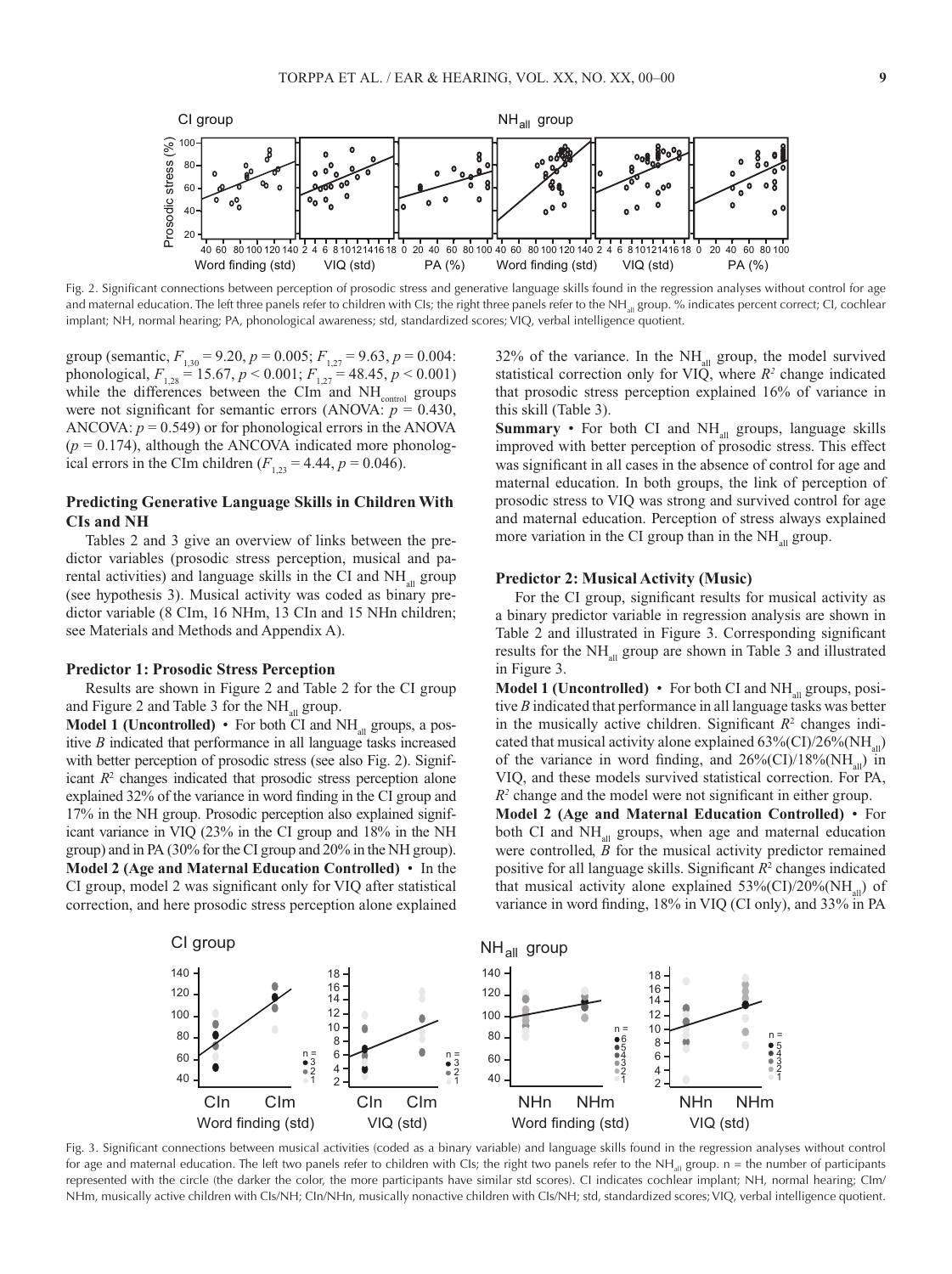

Fig. 4. Significant connections between different parental activities and language skills found in the regression analyses without control for age and maternal education. The left three panels refer to children with CIs; the right two panels refer to the NH<sub>all</sub> group. The choice of illustrations was based on the significant *B* values presented in Tables 2 and 3. % indicates percent correct; CI, cochlear implant; NH, normal hearing; std, standardized score; VIQ, verbal intelligence quotient.

(CI only). From these models, only the model for word finding survived statistical correction.

**Summary** • For both CI and NH<sub>all</sub> groups, language skills improved with musical activity, which explained significant variation in word finding and VIQ (but not PA) in model 1. The link to word finding remained significant after controlling for age and maternal education. Musical activity explained more variation in the CI group than in the  $NH_{all}$  group.

#### **Predictor 3: Parental Activities**

Results for regression analysis are shown in Figure 4 and Table 2 for the CI group and Figure 4 and Table 3 for the  $NH_{all}$ group. Figure 4 illustrates all significant connections between different parental activities and language skills without control for age and maternal education. The choice of illustrations was based on the significant *B* values presented in Tables 2 and 3. Table 4 gives an overview over parental activities.

**Model 1 (Uncontrolled)** • Links between language skills and parental reading and singing were always positive and links between language skills and other parental activities were always negative. Significant  $R^2$  changes indicated that altogether, parental activities explained 61% of the variance in word finding, and 46% in VIQ in the CI group. These regression models were significant and survived statistical correction. Word finding performance increased with more parental reading  $(p = 0.019)$  and singing  $(p = 0.002)$ , and parental singing was also positively linked to VIQ ( $p = 0.006$ ).

For the NH group,  $R^2$  change and the regression model approached significance  $(p = 0.051)$  only for word finding which was also the strongest link in the CI group. But the model did not survive statistical correction.

**Model 2 (Age and Maternal Education Controlled)** • For the CI group, *B* indicated similar directions of links to parental

activities as in model 1. Positive links were found to parental singing (word finding, *p* = 0.009; VIQ, *p* = 0.036). For word finding only, the  $R<sup>2</sup>$  change due to parental activities as a whole was significant, suggesting that these alone explained 46% of variation in word finding. However, the model did not survive correction. For the  $NH_{all}$  group, no significant results were found.

**Summary** • For the CI group, the strongest separate predictor was parental singing, for which the links to word finding and VIQ remained significant after controlling for age and maternal education. In the noncontrolled models, parental activities as a whole were also significantly linked to word finding and VIQ after statistical correction.

## **DISCUSSION**

Reasons for the variable outcome of language rehabilitation in children with CIs are still not fully understood (see Introduction and Moberly et al. 2016) and often children with CIs exhibit poorer language skills than their NH peers. The present study identified three predictors that shared significant variance with the generative language skills of children with CIs (and to a lesser extent in children with NH), giving a baseline for further scientific studies and suggesting effective tools for parents and therapists to help children with CIs acquire oral language. Language performance increased with better perception of prosodic stress and more musical activity in both groups, and especially in the CI group, with more parental activities (parental reading and singing).

For the children with CIs, when age and maternal education were not controlled, language skills shared significant variance with the perception of prosodic stress, 23 to 32% (all 3 language skills); with supervised musical activities, 26 to 63% (all 3 language skills); with parental activities, 46 to 61% (VIQ and word

|  |  | TABLE 4. Parental activities in CI and NH <sub>all</sub> group |  |  |  |  |
|--|--|----------------------------------------------------------------|--|--|--|--|
|--|--|----------------------------------------------------------------|--|--|--|--|

|           |                  | a⊪ ∽             |                |                  |                  |                |  |  |
|-----------|------------------|------------------|----------------|------------------|------------------|----------------|--|--|
|           |                  | CI Group         |                | $NH_{all}$ Group |                  |                |  |  |
|           | Reading<br>(Raw) | Singing<br>(Raw) | Other<br>(Raw) | Reading<br>(Raw) | Singing<br>(Raw) | Other<br>(Raw) |  |  |
| N         | 21               | 21               | 21             | 28               | 25               | 25             |  |  |
| Min       | 1.00             | 1.00             | 1.00           | 0.00             | 0.50             | 1.00           |  |  |
| Max       | 5.00             | 5.00             | 4.50           | 5.00             | 5.00             | 3.50           |  |  |
| Mean      | 3.24             | 2.45             | 2.55           | 3.23             | 2.95             | 2.31           |  |  |
| <b>SD</b> | 1.27             | 1.17             | 0.97           | 1.44             | 1.63             | 0.85           |  |  |
|           |                  |                  |                |                  |                  |                |  |  |

Raw = raw values from Likert scales with: 0 = never, 1 = sometimes, 2 = every other week, 3 = 1-2 times per week, 4 = 3-4 times per week, 5 = more often. N = number of parents who gave *information.*

*CI, cochlear implant; NH, normal hearing.*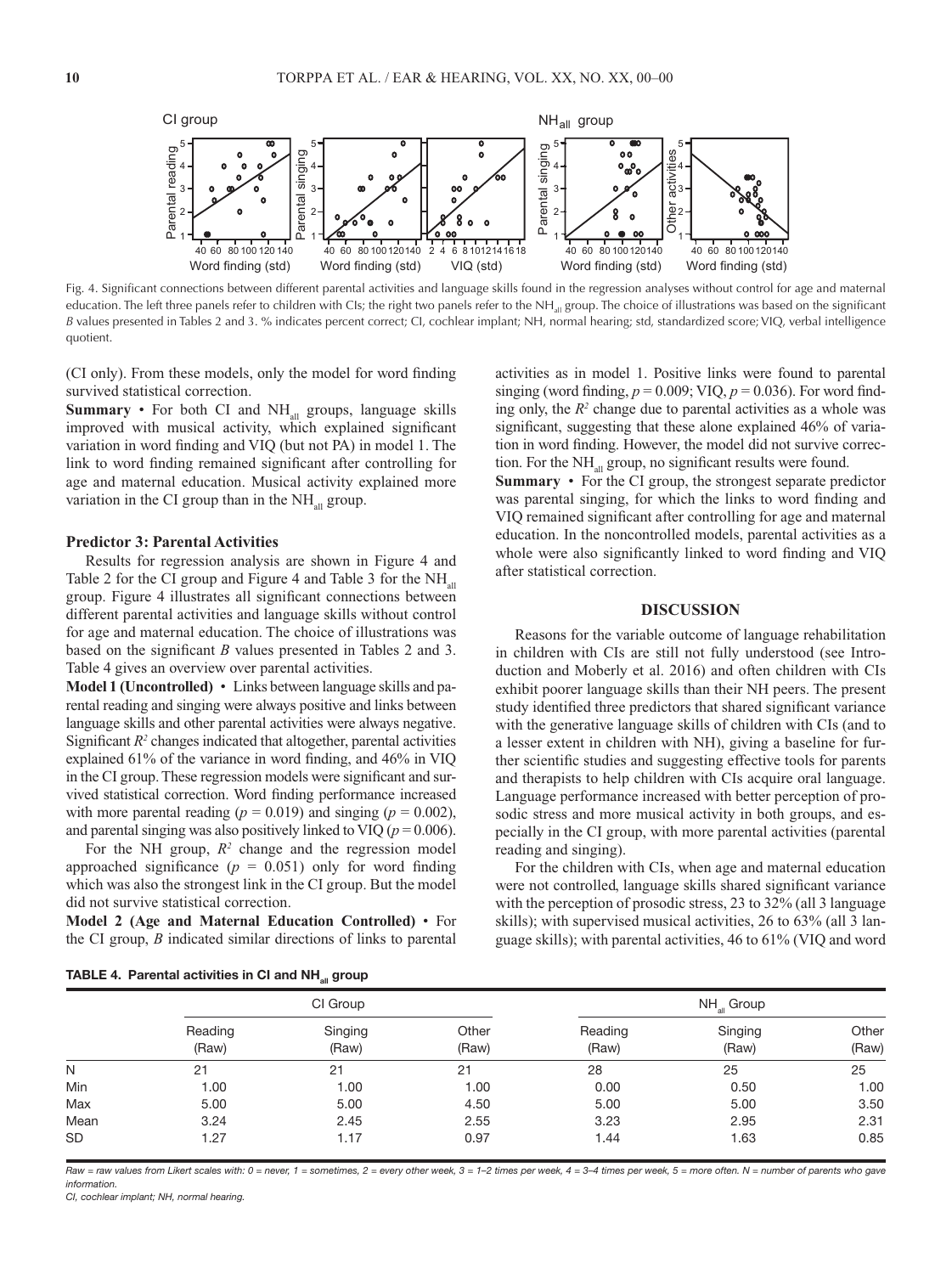finding). When age and maternal education were controlled, these links and the regression models became weaker but the direction of links was preserved, and variances explained by these predictors alone remained significant (except for the overall measure of parental activity). For children with NH, the links of word finding and VIQ to prosody and musical activities were similar to, although weaker than, those found for the children with CIs. In both groups, when age and maternal education were controlled, the strongest, significant links were found between perception of prosodic stress and VIQ, and between musical activity and word finding. As for parental activities, the strongest connections were found to parental singing. Correlation analyses further showed that word finding was connected to VIQ in both groups, and to PA for the children with CIs. Our discussion will focus mainly on children with CIs; however, the results are also important for children with NH.

# **Perception of Prosodic Stress Is Linked With Generative Language Skills**

In children with CIs, the high amount of variance in generative language skills shared with the perception of prosodic stress alone is in line with former results from NH children, showing better language learning in children who are better at perceiving or producing word stress (Friedrich et al. 2009; Cumming et al. 2015). Our findings are also consistent with the facilitatory effects of child-directed speech and sentence stress in word and language learning (child-directed speech: Ma et al. 2011; Estes & Hurley 2013; sentence stress: Cutler & Foss 1977; Männel & Friederici 2013; Filippi et al. 2014; see also Introduction). Furthermore, the present results are in line with findings in children with CIs aged 8 to 10 years, where Carter et al. (2002) showed that better imitation of word stress patterns in nonwords is connected to better language skills (in tasks measuring word identification, receptive vocabulary, morphology and syntax, and speech intelligibility).

The strong link between VIQ and perception of prosody in both children with CIs and NH is in line with previous results, suggesting facilitatory effects of prosodic perception for many aspects of language learning. It is clear that the present word finding task covers a narrower range of language skills than the task for VIQ because the word finding concepts were familiar and production of only one word was required, while the task for VIQ required good vocabulary knowledge and sentence generation. Notably, previous research has shown that perception of stress plays a role in sentence comprehension (Cutler & Foss 1977) and in recovering syntactic information and phrasal boundaries (Soderstrom et al. 2003).

The finding that perception of prosodic stress explained more variance in the language skills of children with CIs than those with NH can be related to the greater range of prosodic perception abilities and language skills in the CI children. It is also consistent with findings that stress cues become particularly important in word segmentation (Mattys et al. 2005) when listeners cannot properly hear phonotactic or acoustic-phonetic cues in the speech signal, as is the case for children with CIs (Geers et al. 2003: Donaldson & Kreft 2006; Johnson & Goswami 2010; Moberly et al. 2016; Soleymani et al. 2016). The development of segmentation skills is crucial for language learning (Newman et al. 2006). Thus, our results indicate that perception of prosodic stress may be even more important for oral language learning of children with CIs than for children with NH.

# **Musical Activity of Children Is Linked With Language Skills: The Role of Singing**

Participation in supervised musical activities (including singing) shared a high proportion of variance with all three generative language skills in children with CIs. Even though the results for PA were not significant in the regression analysis, group comparisons (ANOVA and ANCOVA results for testing hypothesis 1) and Figure 1 clearly shows that the performance of musically nonactive children with CIs was poorer than in NH controls (effect sizes ranged from 0.19 to 0.34 without and with covariates, respectively), which was not the case for children with CIs who were musically active (differences to NH controls not significant, effect sizes from 0.003 to 0.047). In general, the strong links to word finding and VIQ in the regression models are consistent with the group comparisons, showing higher performance of musically active compared with nonactive children with CIs in all language tasks. Links to musical activity were similar, but weaker, for word finding and VIQ in children with NH.

The results are in line with previous reports showing better speech and language skills in children engaging in musical activities (CI: Torppa et al. 2014a; NH: Dittinger et al. 2017; see Introduction), and with controlled follow-up studies showing that when contrasted with other activities, only musical training (with singing) improves language skills, including PA and VIQ (Chobert et al. 2014; Flaugnacco et al. 2015; Gordon et al. 2015; Patscheke et al. 2016; VIQ: Jaschke et al. 2018; Linnavalli et al. 2018; see Introduction). The children in the present study participated in similar musical play school activities as those in the study by Linnavalli et al. (2018), providing converging evidence for language benefits of musical activities with singing. Moreover, mainly pitch-based (rather than rhythm-based) musical training, and training that involves singing activities, as in the present study, has been found to improve PA (Patscheke et al. 2018), in line with the present results.

A notable novel finding is that musical activity with singing was strongly connected to word finding in both children with CIs and NH, and these links survived control for age and maternal education. For the children with CIs, one reason for this might be the superior performance of musically active children with CIs in the perception of prosodic stress (see Torppa et al. 2014a, b and Fig. 1). In our 2014 study and in the present study, musically active children with CIs performed similarly to NH children in the perception of prosodic stress, while other children with CIs performed more poorly than NH peers. This observation echoes the present results for word finding.

We predicted that compared with children with NH, children with CIs would make more phonetic and semantic errors due to difficulties in identifying the phonemic content of words as a consequence of their problems in hearing. Compared with NH controls, only musically nonactive children with CIs made more phonemic and semantic errors and performed more poorly in PA, while word finding was strongly connected to PA in children with CIs. Thus, it is possible that in musically active children, good perception of prosodic stress leads to good phonemic representations of words and further, to good word finding. We speculate that this can be related to findings on speech rhythm, induced with the chain of word stresses. The oscillatory activity of the auditory cortex can be locked to both speech and to musical rhythm, leading to enhanced attention at moments when the strong musical beat or speech stress is expected, further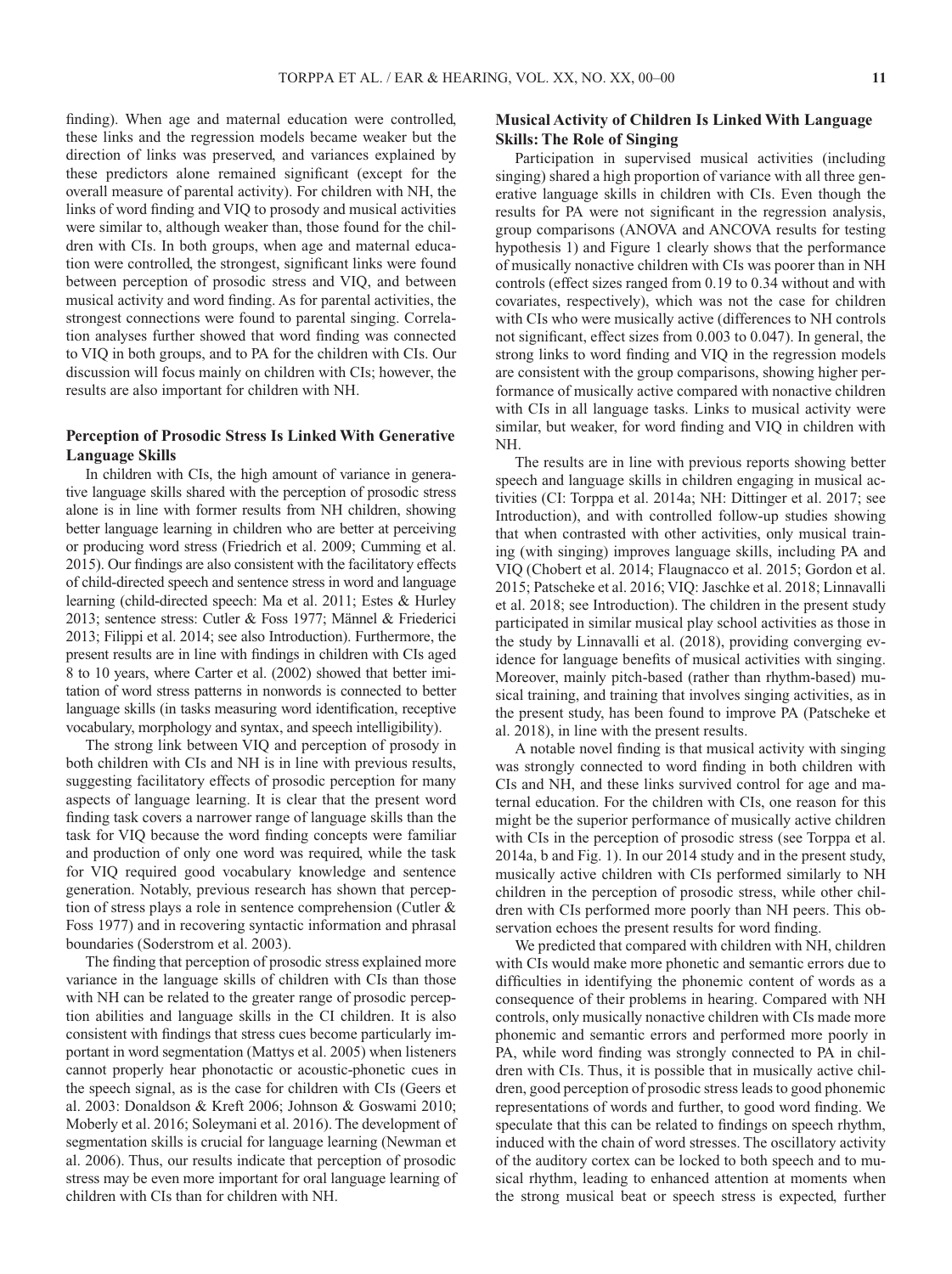leading to better perception (Cutler & Foss 1977; Mattys 1997; Bolger et al. 2014; Schön & Tillmann 2015; for children with CIs, Holt et al. 2016). The rhythmic predictability of songs, which is especially strong in children's songs, may increase this effect (Bolger et al. 2014; Schön & Tillmann 2015) and lead to improved buildup of stable phonological representations. The multisensory context of singing by oneself may further enhance the sensitivity to changes in lyrics at predictable moments (for a review, see Torppa et al. 2018). Moreover, slower word rate, lengthened syllables, and more frequent repetitions in song than speech may give children more time to process words and phonemes and form phonological representations (Fisher & Mc-Donald 2001; Patel 2014).

Phonological errors can also reflect temporary failure to correctly access a familiar word in production (German & Newman 2004; Newman et al. 2018). Because singing is typically an activity during which children repeat lyrics over and over again, and at a slow tempo (Patel 2014), the child's own slow and repetitive singing may improve the buildup and activation of motor programs for target words, and through this, the access to word production (Levelt 1989; Newman & German 2002; German & Newman 2004; Messer & Dockrell 2006). Compared with children with NH, children with CIs produce canonical babble and words later, reducing their opportunities to practice speech planning and articulation at early infanthood (Pettinato et al. 2017). Such delays can harm the coupling of articulatory representations to the auditory speech signal and to multimodal representations of words. Multimodal (motoric and auditory) representations of words are thought to be important for retrieving the phonological codes of words (Dittinger et al. 2018). In line with this, overt rehearsal (repeating aloud) of speech facilitates the learning of phonological sequences related to words in a second language (Ylinen et al. 2015). Thus, singing may facilitate the learning of phonological codes for words in children with CIs.

The present study design cannot confirm a causal influence of musical activities on prosody perception and language skills. However, because the connections were similar for children with NH and stronger for children with CIs, they give no reason to assume that the effects of musical activities present in children with NH would not be present in the children with CIs. By contrast, the correspondence between our results and former results is in line with the idea that musical activities with singing enhance perception of prosodic stress, with positive consequences to word finding and underlying semantic and phonetic representations, plausibly also access to words at the motoric level, and through this on all the generative language skills we have measured.

# **Parental Reading and Singing Are Linked With Word Finding and VIQ in Children With CIs**

In the uncontrolled model 1, the predictor parental activities (parental reading, singing and other activities altogether) shared 61% variance with word finding and 46% variance with VIQ in children with CIs. When age and maternal education were controlled, the link to word finding was significant only before statistical correction. However, we found no correlations of age or maternal education to word finding, so the failure to find a significant effect in the controlled model may simply be due to reduced power.

Previous studies have shown positive connections of parental activities, particularly reading, to language skills in children with NH (e.g., receptive and expressive vocabulary; meta-analysis by Mol & Bus 2011) and children with CIs (receptive vocabulary, receptive and expressive language; Sarant et al. 2014). Our finding of a positive link to reading is consistent with this, while the link to word finding is a novel finding. The present findings on parental reading were inconsistent and not significant for NH children, possibly because they can easily learn language and improve word finding through incidental learning. In contrast, children with CIs may still benefit from parental reading between the age of 5 and 13 years. Even though parental reading is important, singing could be more important because the links to parental singing were stronger, and remained significant in both word finding and VIQ even after controlling for age and maternal education, while the controlled models for overall parental activity did not survive correction.

As already discussed earlier, word finding difficulties of children with CIs may arise from sparse phonological representations of words (Levelt 1989; Newman & German 2002) that may benefit from parental singing. Here, benefits may be related to pitch patterns in songs that have been shown to facilitate infants' recognition of the phonetic content of speech (Lebedeva & Kuhl 2010). Moreover, slower word rate and more frequent repetitions in song than speech may give children more time to process words and phonemes and form phonological representations (Patel 2014). In addition, parental singing can improve perception of prosodic stress, and through this, phonological representations or language skills in general, because parental singing has been found to be associated with improved perception of word and sentence stress in children with CIs, and (to lesser extent) enhanced perception of sentence stress in children with NH (Torppa et al. 2010). Finally, parental singing encourages children with CIs to sing themselves, and this can improve perception of speech in noise and in silent situations (Torppa et al. 2018), and lead to the audio-motor benefits described earlier. In summary, singing by parents may give children with CIs additional opportunities to improve generative language skills.

We found only negative and nonsignificant connections of generative language skills to parental activities other than singing and reading. This may be due to the different use of language in these activities: Language in songs and the reading of children's books is much more predictable (Manolson 1992, pp. 87–112) than language in other activities, like sports and handicraft, giving children a framework that facilitates anticipation of what is to come. Moreover, language in song and parental reading is characterized by extended variation in pitch. When parents read for their children, they probably empathize the characters in the story and keep the interest and attention of the child by using richer prosodic variation than in conversations during sports and handicraft. These pitch variations, like those in infant-directed speech, can aid recognition of phonological representations related to word finding (Thiessen et al. 2005; Singh et al. 2009; Estes & Hurley 2013). Thus, it is plausible that parental singing and reading are more important for word finding and VIQ than other activities with parents.

## **Caveats and Future Directions**

It should be noted that even though the musically nonactive children participated in activities outside of the home to similar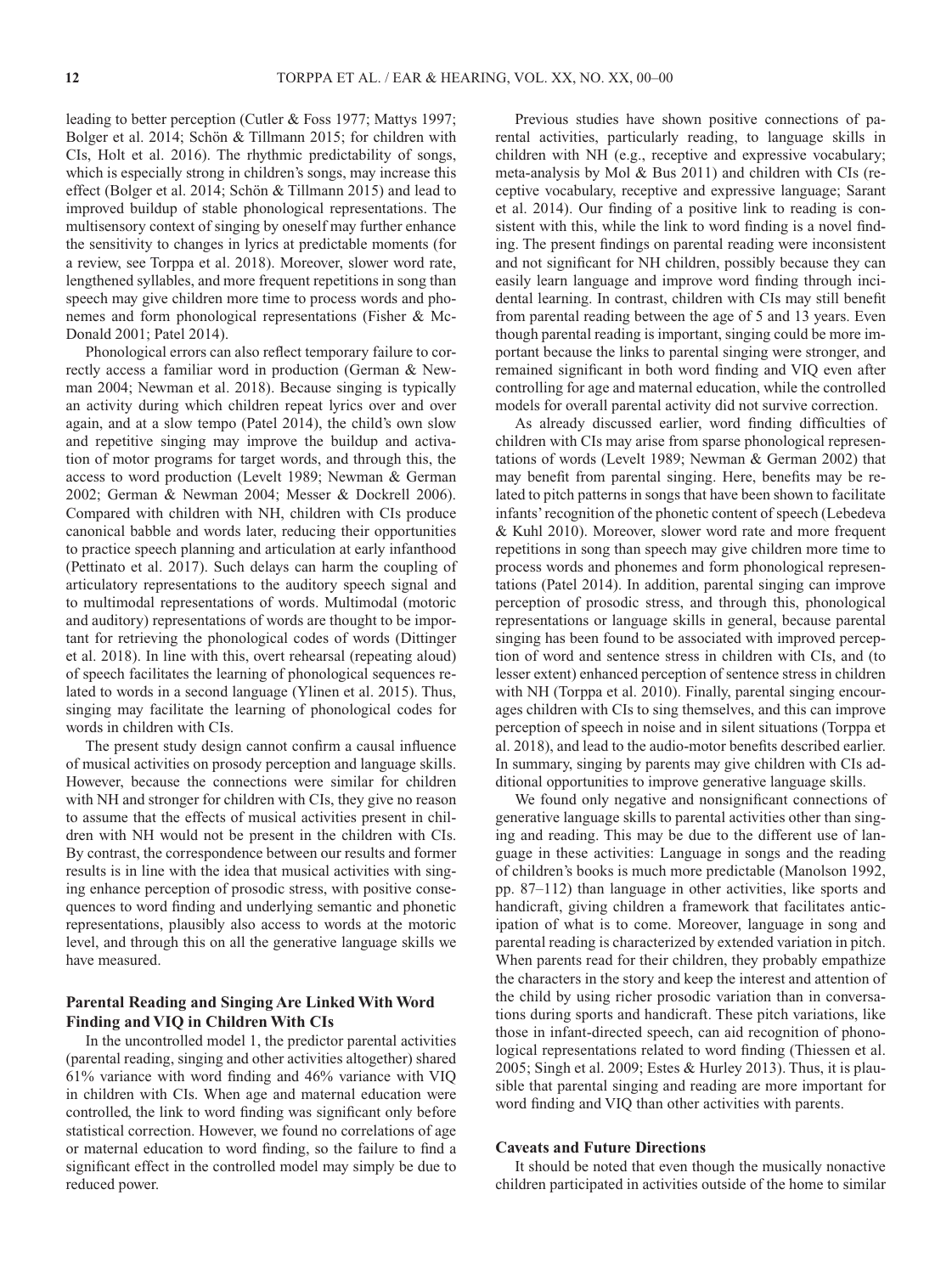extent as the musically active children participated in music, we cannot rule out that the musically active children followed further activities, other than music. This raises the possibility that the general amount rather than specific musical content of activities accounts for the higher performance in the CIm children. However, our results on parental activities as well as previous studies referred to earlier suggest that musical, not other (or more) activities (e.g., art, painting, or sports training) go along with enhanced language skills and prosody perception. For example, while physical activities are important for cognitive functions in elderly, their effects on language skills are very weak in healthy children with NH (Carson et al. 2016), and absent in children with CIs (Haukedal et al. 2018). However, more studies are needed to explore the potential benefits of activities other than music for the language skill of children with CIs.

We studied the connections of language skills to predictors with regression analyses and group comparisons; these do not provide direct evidence that manipulation of the predictive factors could improve language skills. For example, perception of stress in the tasks we used can be affected by the language skills of children (Vogel & Raimy 2002; Wells et al. 2004). However, it is possible that deficits in perceiving basic acoustic cues lead to deficits in stress perception which in turn has negative consequences on higher level language processing. Even though poor perception of pitch in adults and children with CIs appears to be mainly responsible for their typically poor perception and production of prosody, including word and sentence stress (Torppa et al. 2014a; Chatterjee et al. 2015; Holt et al. 2016; Huang et al. 2017; Pettinato et al. 2017, among others), a previous study with the current child participants (Torppa et al. 2014a) showed that both discrimination of pitch and intensity in low-level linguistic content were still connected to perception of stress. This indicates that perception of the acoustic cues for stress is important for performance in the linguistically easy prosodic tasks used in this study. In line with this, the results of Carter et al. (2002, see earlier) show connections of the accuracy of imitated stress patterns of nonlinguistic stimuli to language skills of children with CIs, indicating that the perceptual skills underlying perception of stress decrease or improve language skills. An important role for the processing of basic acoustic cues in higher level language processing is consistent with recent findings from children with specific language impairments, showing that they have deficits in the perception of auditory cues for word stress (perception of amplitude rise-time and duration) which is connected to their perception of word stress in nonsense words (Cumming et al. 2015). We speculate that it is even possible that the connections of musical activities to language skills are partially driven by perception of underlying auditory cues. For example, in the previous study (Torppa et al. 2014a, b), the musically active children with CIs outperformed other children with CIs in perception of pitch, and several studies indicate improvement in perception of pitch (or rhythm, a cue for word stress patterns) with musical training (Torppa & Huotilainen 2019). Thus, further studies should address the question whether musical activities improve perception of pitch and rhythm, and through this, perception of prosody and language skills.

Further studies are also needed to study the links of nonverbal intelligence and auditory working memory to language skills. In the present study, nonverbal intelligence was not expected to play a role because this was not connected to generative language skills or perception of prosody and did not differ between musical activity groups. However, digit span (phonological auditory working memory) correlated significantly with PA (NH<sub>all</sub> group), perception of prosody (both groups) and musical activity (CI group). Therefore, in the future, it is important to study the role of this cognitive skill for perception of prosody and language skills, especially in music training studies.

It is possible that good perceptual and language abilities would encourage children to engage in musical activities, and this would be also the reason for the superior language skills of the children who participate in musical training. However, we note that we controlled for age and parental education, giving reasons to assume that these factors did not play a role in the connections that remained significant after this control. Moreover, musical activity groups did not differ in gender, and in the CI group, were comparable in: duration of implant use, age at switch-on, aided thresholds, dynamic range of fittings, coding strategy, and device type (Torppa et al. 2014a). Because the results from well-controlled intervention studies show beneficial effects of musical activities on perceptual and language skills and in the brain in children with NH, it is possible that similar effects of music occur in children with CIs. However, randomized and controlled follow-up and intervention (RCT) studies are needed to confirm the effects of musical activities, especially singing, both by parents for their children and children themselves, on word finding and other language skills of children with CIs.

## **CONCLUSIONS**

The present results show that supervised musical activities, with an emphasis on singing, predicted a high amount of variance in generative language skills of children with CIs, and to lesser extent, in word finding and VIQ in children with NH. Further, word finding was better in children who were musically active, and more parental singing and reading was linked to better word finding and VIQ. Nevertheless, we found that many children with CIs, and especially those who did not engage in musical activities, lagged behind children with NH in all the generative language skills we measured. Therefore, our results suggest that musical activities, especially singing to and by the children, and parental reading, should be included in the rehabilitation of children with CIs as this may improve word finding and other generative language skills.

The present results further suggest that better perception of word and sentence stress goes along with better generative language skills, especially with VIQ. Together with previous results showing links between musical activities and enhanced perception of prosodic stress and its underlying cues, the present data seem to reveal one mechanism via which musical activities may benefit the oral language skills of children with CIs. That is, musical activities may improve the perceptual skills underlying perception of stress, which extends to higher-level language skills because good perception of stress improves perception of phonemes and phonemic presentations of words. It is also possible that slow-rate singing by parents is important, or that singing aloud by the children themselves plays a role in coupling motoric and auditory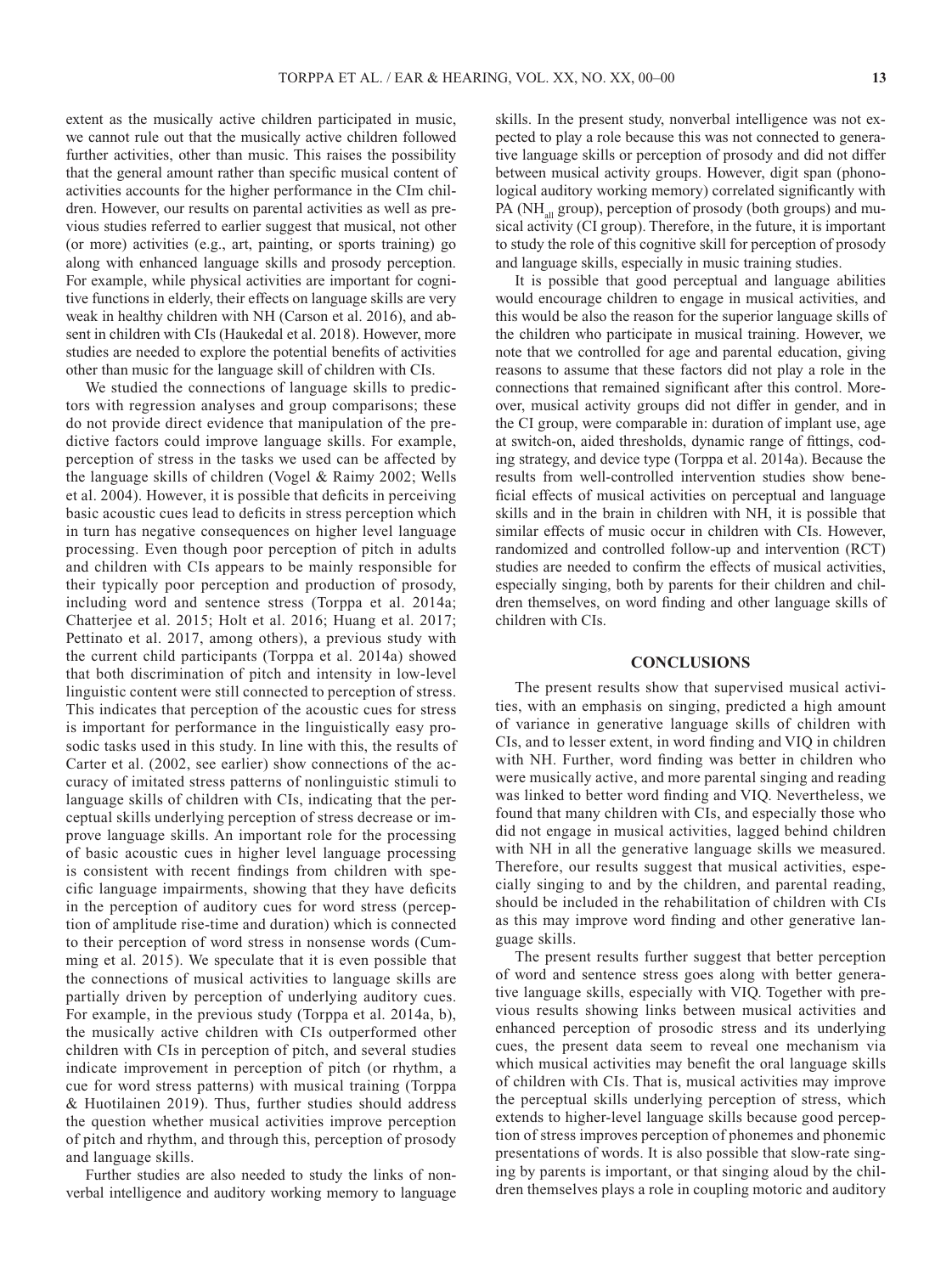representations of phonemes, and hence access to words at the motor level, which benefits word finding and production of language.

The combined results, including the remarkable finding that musically active children with CIs performed similarly to children with NH in all language tasks, as they also do in prosody perception (Torppa et al. 2014a, b), encourage controlled intervention studies of the effects of musical activities and prosody perception on language learning in children with CIs. These activities have no foreseeable negative effects, but they may have remarkable positive effects on language skills of children with CIs and NH.

## **ACKNOWLEDGMENTS**

The authors thank the personnel, especially speech therapists (Nonna Virokannas, Sari Vikman, Satu Rimmanen, Teija Tsupari), of university hospital CI clinics in Helsinki, Tampere, Turku, and Kuopio, and the students who collected data. The authors also thank Professor Martti Vainio for his help with the prosodic experiments, and Professors Minna Huotilainen and Mari Tervaniemi for their help and advice. Above all, the authors thank the parents and children for their participation.

This research was funded by the Signe and Ane Gyllenberg Foundation, the Finnish Concordia Fund, the Ella and Georg Ehrnrooth Foundation, National doctoral program Langnet, the Finnish Audiological Society, the Finnish doctoral program in language studies, funded by the Ministry of Education and Culture and the Emil Aaltonen Foundation.

R. T. was responsible for experimental design, statistical analyses, performed most of experiments at University of Helsinki, and wrote the first version of the manuscript; A. F. designed the experiments on perception of word and sentence stress, participated in study design and statistical analyses, provided critical revision, and checked English language; M. L. was responsible for supervising students who carried out psychological assessments and I.Q. tests; J. L. was responsible for statistical analyses and provided critical revision; D.S. commented on statistical analyses and provided critical revision. All authors discussed the results and implications and commented on the article at all stages.

The authors have no conflicts of interest to declare.

Address for correspondence: Ritva Torppa, Department of Psychology and Logopedics, Faculty of Medicine, University of Helsinki, PL 21 (Haartmanink atu 3) 00014 Helsinki, Finland. E-mail: [ritva.torppa@hel](mailto:ritva.torppa@helsinki.fi)[sinki.fi](mailto:ritva.torppa@helsinki.fi)

Received August 16, 2018; accepted May 29, 2019.

#### **REFERENCES**

- Ambrose, S. E., Fey, M. E., Eisenberg, L. S. (2012). Phonological awareness and print knowledge of preschool children with cochlear implants. *J Speech Lang Hear Res, 55*, 811–823.
- Benjamini, Y., & Yekutieli, D. (2001). The control of the false discovery rate in multiple testing under dependency. *Ann Stat*, 29, 1165–1188.
- Best, W. (2005). Investigation of a new intervention for children with wordfinding problems. *Int J Lang Commun Disord, 40*, 279–318.
- Bolger, D., Coull, J. T., Schön, D. (2014). Metrical rhythm implicitly orients attention in time as indexed by improved target detection and left inferior parietal activation. *J Cogn Neurosci, 26*, 593–605.
- Boons, T., Brokx, J. P., Dhooge, I., et al. (2012). Predictors of spoken language development following pediatric cochlear implantation. *Ear Hear, 33*, 617–639.
- Boons, T., De Raeve, L., Langereis, M., et al. (2013). Expressive vocabulary, morphology, syntax and narrative skills in profoundly deaf children after early cochlear implantation. *Res Dev Disabil, 34*, 2008–2022.
- Bradley, L., & Bryant, P. E. (1983). Categorizing sounds and learning to read – a causal connection. *Nature*, *301*, 419–421.
- Carson, V., Hunter, S., Kuzik, N., et al. (2016). Systematic review of physical activity and cognitive development in early childhood. J Sci Med Sport, 19, 573–578.
- Carter, A. K., Dillon, C. M., Pisoni, D. B. (2002). Imitation of nonwords by hearing impaired children with cochlear implants: Suprasegmental analyses. *Clin Linguist Phon, 16*, 619–638.
- Cason, N., & Schön, D. (2012). Rhythmic priming enhances the phonological processing of speech. *Neuropsychologia, 50*, 2652–2658.
- Cason, N., Hidalgo, C., Isoard, F., et al. (2015). Rhythmic priming enhances speech production abilities: Evidence from prelingually deaf children. *Neuropsychology, 29*, 102–107.
- Chatterjee, M., Zion, D. J., Deroche, M. L., et al. (2015). Voice emotion recognition by cochlear-implanted children and their normally-hearing peers. *Hear Res, 322*, 151–162.
- Chobert, J., François, C., Velay, J. L., et al. (2014). Twelve months of active musical training in 8- to 10-year-old children enhances the preattentive processing of syllabic duration and voice onset time. *Cereb Cortex, 24*, 956–967.
- Cole, J. (2015). Prosody in context: A review. *Lang Cogn Neurosci*, *30*, 1–31.
- Costa-Giomi, E., & Ilari, B. (2014). Infants' preferential attention to sung and spoken stimuli. *J Res Music Educ*, *62*, 188–194.
- Cumming, R., Wilson, A., Goswami, U. (2015). Basic auditory processing and sensitivity to prosodic structure in children with specific language impairments: A new look at a perceptual hypothesis. *Front Psychol, 6*, 972.
- Curtin, S., Mintz, T. H., Christiansen, M. H. (2005). Stress changes the representational landscape: Evidence from word segmentation. *Cognition, 96*, 233–262.
- Custodero, L. A. (2006). Singing practices in 10 families with young children. *J Res Music Educ*, *54*, 37–56.
- Cutler, A., & Foss, D. J. (1977). On the role of sentence stress in sentence processing. *Lang Speech, 20*, 1–10.
- Cutler, A., & Norris, D. G. (1988). The role of strong syllables in segmentation for lexical access. *J Exp Psychol Hum Percept Perform*, *14*, 113–121.
- Degé, F., & Schwarzer, G. (2011). The effect of a music program on phonological awareness in preschoolers. *Front Psychol, 2*, 124.
- Dittinger, E., Chobert, J., Ziegler, J. C., et al. (2017). Fast brain plasticity during word learning in musically-trained children. *Front Hum Neurosci, 11*, 233.
- Dittinger, E., Valizadeh, S. A., Jäncke, L., et al. (2018). Increased functional connectivity in the ventral and dorsal streams during retrieval of novel words in professional musicians. *Hum Brain Mapp, 39*, 722–734.
- Donaldson, G. S., & Kreft, H. A. (2006). Effects of vowel context on the recognition of initial and medial consonants by cochlear implant users. *Ear Hear, 27*, 658–677.
- Echols, C. H., Crowhurst, M. J., Childers, J. B. (1997). Perception of rhythmic units in speech by infants and adults. *J Mem Lang*, *36*, 202–225.
- Estabrooks, W. (1994). *Auditory-Verbal Therapy for parents and professionals*. Washington DC: Alexander Graham Bell Association for the deaf.
- Estes, K. G., & Bowen, S. (2013). Learning about sounds contributes to learning about words: Effects of prosody and phonotactics on infant word learning. *J Exp Child Psychol, 114*, 405–417.
- Estes, K. G., & Hurley, K. (2013*).* Infant-directed prosody helps infants map sounds to meanings. *Infancy*, *18*, 797–824.
- Fernald, A. (1991). Prosody in speech to children: Prelinguistic and linguistic functions. *Ann Child Dev*, *8*, 43–80.
- Filippi, P., Gingras, B., Fitch, W. T. (2014). Pitch enhancement facilitates word learning across visual contexts. *Front Psychol, 5*, 1468.
- Fisher, D., & McDonald, N. (2001). The intersection between music and early literacy instruction: Listening to literacy. *Reading Improvement*, *38*, 106–115.
- Flaugnacco, E., Lopez, L., Terribili, C., et al. (2015). Music training increases phonological awareness and reading skills in developmental dyslexia: A randomized control trial. *PLoS One, 10*, e0138715.
- François, C., Chobert, J., Besson, M., et al. (2013). Music training for the development of speech segmentation. *Cereb Cortex, 23*, 2038–2043.
- Friedrich, M., Herold, B., Friederici, A. D. (2009). ERP correlates of processing native and non-native language word stress in infants with different language outcomes. *Cortex, 45*, 662–676.
- Gaser, C., & Schlaug, G. (2003). Brain structures differ between musicians and non-musicians. *J Neurosci, 23*, 9240–9245.
- Geers, A. E., & Nicholas, J. G. (2013). Enduring advantages of early cochlear implantation for spoken language development. *J Speech Lang Hear Res, 56*, 643–655.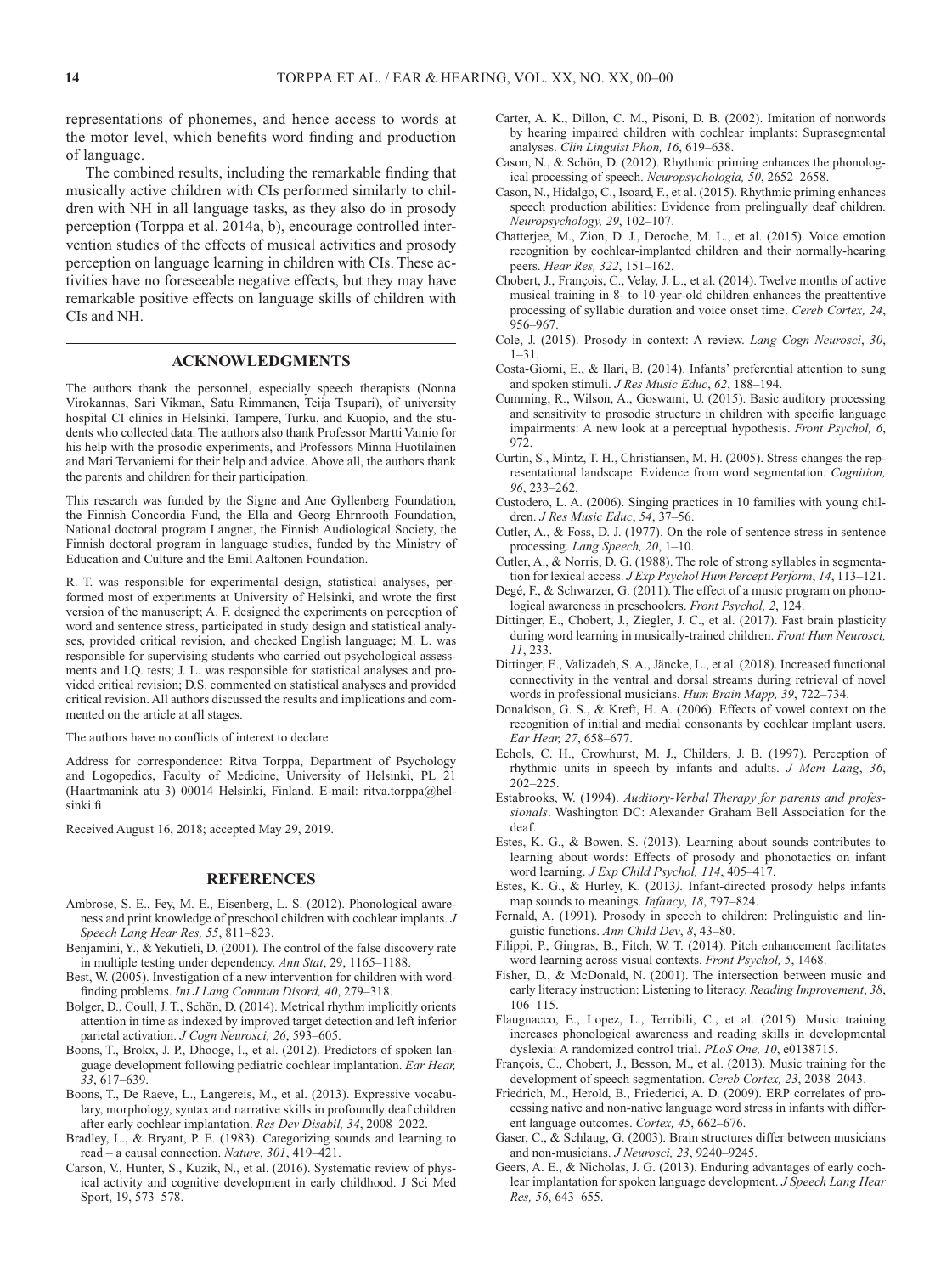- Geers, A., Brenner, C., Davidson, L. (2003). Factors associated with development of speech perception skills in children implanted by age five. *Ear Hear*, *24*, 24S–35S.
- German, D. J. (2015). *Test of Word Finding* (3rd ed., TWF-3). Austin, TX: Pro-ED, Inc.
- German, D. J., & Newman, R. S. (2004). The impact of lexical factors on children's word-finding errors. *J Speech Lang Hear Res, 47*, 624–636.
- Good, A., Gordon, K. A., Papsin, B. C., et al. (2017). Benefits of music training for perception of emotional speech prosody in deaf children with cochlear implants. *Ear Hear, 38*, 455–464.
- Gordon, R. L., Fehd, H. M., McCandliss, B. D. (2015). Does music training enhance literacy skills? A meta-analysis. *Front Psychol, 6*, 1777.
- Halwani, G. F., Loui, P., Rüber, T., et al. (2011). Effects of practice and experience on the arcuate fasciculus: Comparing singers, instrumentalists, and non-musicians. *Front Psychol, 2*, 156.
- Hashemi, S. B., & Monshizadeh, L. (2012). The effect of cochlear implantation in development of intelligence quotient of 6-9 deaf children in comparison with normal hearing children (Iran, 2009-2011). *Int J Pediatr Otorhinolaryngol, 76*, 802–804.
- Haukedal, C. L., von Koss Torkildsen, J., Lyxell, B., et al. (2018). The parents' perception of health-related quality of life in children with cochlear implants: The impact of language skills and hearing. *J Speech Lang Hear Res*, 61, 2084–2098.
- Hausen, M., Torppa, R., Salmela, V. R., et al. (2013). Music and speech prosody: A common rhythm. *Front Psychol, 4*, 566.
- Hayes, H., Geers, A. E., Treiman, R., et al. (2009). Receptive vocabulary development in deaf children with cochlear implants: Achievement in an intensive auditory-oral educational setting. *Ear Hear, 30*, 128–135.
- Herholz, S. C., & Zatorre, R. J. (2012). Musical training as a framework for brain plasticity: Behavior, function, and structure. *Neuron, 76*, 486–502.
- Ho, Y. C., Cheung, M. C., Chan, A. S. (2003). Music training improves verbal but not visual memory: Cross-sectional and longitudinal explorations in children. *Neuropsychology, 17*, 439–450.
- Holt, C. M., Demuth, K., Yuen, I. (2016). The use of prosodic cues in sentence processing by prelingually deaf users of cochlear implants. *Ear Hear, 37*, e256–e262.
- Huang, Y. T., Newman, R. S., Catalano, A., et al. (2017). Using prosody to infer discourse prominence in cochlear-implant users and normal-hearing listeners. *Cognition, 166*, 184–200.
- Hyde, K. L., Lerch, J., Norton, A., et al. (2009). Musical training shapes structural brain development. *J Neurosci, 29*, 3019–3025.
- Ilari, B., Moura, A., Bourscheidt, L. A. (2011). Between interactions and commodities: Musical parenting of infants and toddlers in Brazil. *Music Educ Res*, *13*, 51–67.
- Intartaglia, B., White-Schwoch, T., Kraus, N., et al. (2017). Music training enhances the automatic neural processing of foreign speech sounds. *Sci Rep, 7*, 12631.
- Jaschke, A. C., Honing, H., Scherder, E. J. A. (2018). Longitudinal analysis of music education on executive functions in primary school children. *Front Neurosci, 12*, 103.
- Johnson, C., & Goswami, U. (2010). Phonological awareness, vocabulary, and reading in deaf children with cochlear implants. *J Speech Lang Hear Res, 53*, 237–261.
- Jusczyk, P. W., Houston, D. M., Newsome, M. (1999). The beginnings of word segmentation in English-learning infants. *Cogn Psychol, 39*, 159–207.
- Kalb, G., & Van Ours, J. C. (2014). Reading to young children: A head-start in life? *Econ Educ Rev*, *40*, 1–24.
- Klein, O., & Kogan, I. (2013). Does reading to children enhance their educational success? *Child Indic Res*, *6*, 321–44.
- Kral, A., & O'Donoghue, G. M. (2010). Profound deafness in childhood. *N Engl J Med, 363*, 1438–1450.
- Kraus, N., & Chandrasekaran, B. (2010). Music training for the development of auditory skills. *Nat Rev Neurosci, 11*, 599–605.
- Lebedeva, G. C., & Kuhl, P. K. (2010). Sing that tune: Infants' perception of melody and lyrics and the facilitation of phonetic recognition in songs. *Infant Behav Dev, 33*, 419–430.
- Levelt, W. M. J. (1989). *Speaking, From Intention to Articulation*. Cambridge: MA: MIT Press.
- Linnavalli, T., Putkinen, V., Lipsanen, J., et al. (2018). Music playschool enhances children's linguistic skills. *Sci Rep, 8*, 8767.
- Löfkvist, U., Almkvist, O., Lyxell, B., et al. (2012). Word fluency performance and strategies in children with cochlear implants: Age-dependent effects? *Scand J Psychol, 53*, 467–474.
- Lund, E. (2016). Vocabulary knowledge of children with cochlear implants: A meta-analysis. *J Deaf Stud Deaf Educ, 21*, 107–121.
- Lyxell, B., Wass, M., Sahlén, B., et al. (2009). Cognitive development, reading and prosodic skills in children with cochlear implants. *Scand J Psychol, 50*, 463–474.
- Ma, W., Golinkoff, R. M., Houston, D., et al. (2011). Word learning in infant- and adult-directed speech. *Lang Learn Dev, 7*, 185–201.
- Mol, S. E., & Bus, A. G. (2011). To read or not to read: A meta-analysis of print exposure from infancy to early adulthood. *Psychol Bull, 137*, 267–296.
- Mäkinen, M. (2003). *Kummi 3. Lukemisen aika, leikin taika*. Jyväskylä, Finland. Niilo Mäki Instituutti.
- Männel, C., & Friederici, A. D. (2013). Accentuate or repeat? Brain signatures of developmental periods in infant word recognition. *Cortex, 49*, 2788–2798.
- Manolson, A. (1992). *It Takes Two to Talk. A Parent's Guide to Helping Children Communicate* (3rd ed.). Toronto: Hanen Centre.
- Mattys, S. L. (1997). The use of time during lexical processing and segmentation: A review. *Psychon Bull Rev*, *4*, 310–329.
- Mattys, S. L., Jusczyk, P. W., Luce, P. A., et al. (1999). Phonotactic and prosodic effects on word segmentation in infants. *Cogn Psychol, 38*, 465–494.
- Mattys, S. L., White, L., Melhorn, J. F. (2005). Integration of multiple speech segmentation cues: A hierarchical framework. *J Exp Psychol Gen, 134*, 477–500.
- McQueen, J. M., Norris, D., Cutler, A. (1994). Competition in spoken word recognition: Spotting words in other words. *J Exp Psychol Learn Mem Cogn*, *20*, 621–638.
- Melhuish, E.C., Phan, M.B., Sylva, K., et al. (2008). Effects of the home learning environment and preschool center experience upon literacy and numeracy development in early primary school. *J Soc Issues*, *64*, 95–114.
- Messer, D., & Dockrell, J. E. (2006). Children's naming and word-finding difficulties: Descriptions and explanations. *J Speech Lang Hear Res, 49*, 309–324.
- Moberly, A. C., Lowenstein, J. H., Nittrouer, S. (2016). Word recognition variability with cochlear implants: The degradation of phonemic sensitivity. *Otol Neurotol, 37*, 470–477.
- Moreno, S., & Bidelman, G. M. (2014). Examining neural plasticity and cognitive benefit through the unique lens of musical training. *Hear Res, 308*, 84–97.
- Moreno, S., Bialystok, E., Barac, R., et al. (2011). Short-term music training enhances verbal intelligence and executive function. *Psychol Sci, 22*, 1425–1433.
- Morgan, J. L. (1996). A Rhythmic bias in preverbal speech segmentation. *J Mem Lang*, *35*, 666–688.
- Münte, T. F., Altenmüller, E., Jäncke, L. (2002). The musician's brain as a model of neuroplasticity. *Nat Rev Neurosci, 3*, 473–478.
- Newman, R. S., & German, D. J. (2002). Effects of lexical factors on lexical access among typical language-learning children and children with word-finding difficulties. *Lang Speech, 45*(Pt 3), 285–317.
- Newman, R., Ratner, N. B., Jusczyk, A. M., et al. (2006). Infants' early ability to segment the conversational speech signal predicts later language development: A retrospective analysis. *Dev Psychol, 42*, 643–655.
- Newman, R. S., German, D. J., Jagielko, J. R. (2018). Influence of lexical factors on word-finding accuracy, error patterns, and substitution types. *Commun Disord Q*, *39*, 356–366.
- Niparko, J. K., Tobey, E. A., Thal, D. J., et al.; CDaCI Investigative Team. (2010). Spoken language development in children following cochlear implantation. *JAMA, 303*, 1498–1506.
- Nittrouer, S., Caldwell, A., Lowenstein, J. H., et al. (2012). Emergent literacy in kindergartners with cochlear implants. *Ear Hear, 33*, 683–697.
- Oechslin, M. S., Gschwind, M., James, C. E. (2018). Tracking trainingrelated plasticity by combining fMRI and DTI: The right hemisphere ventral stream mediates musical syntax processing. *Cereb Cortex, 28*, 1209–1218.
- Patel, A. D. (2014). Can nonlinguistic musical training change the way the brain processes speech? The expanded OPERA hypothesis. *Hear Res, 308*, 98–108.
- Patscheke, H., Degé, F., Schwarzer, G. (2016). The effects of training in music and phonological skills on phonological awareness in 4- to 6-yearold children of immigrant families. *Front Psychol, 7*, 1647.
- Patscheke, H., Degé, F., Schwarzer, G. (2018). The effects of training in rhythm and pitch on phonological awareness in four- to six-year-old children. *POM*, 1–16.